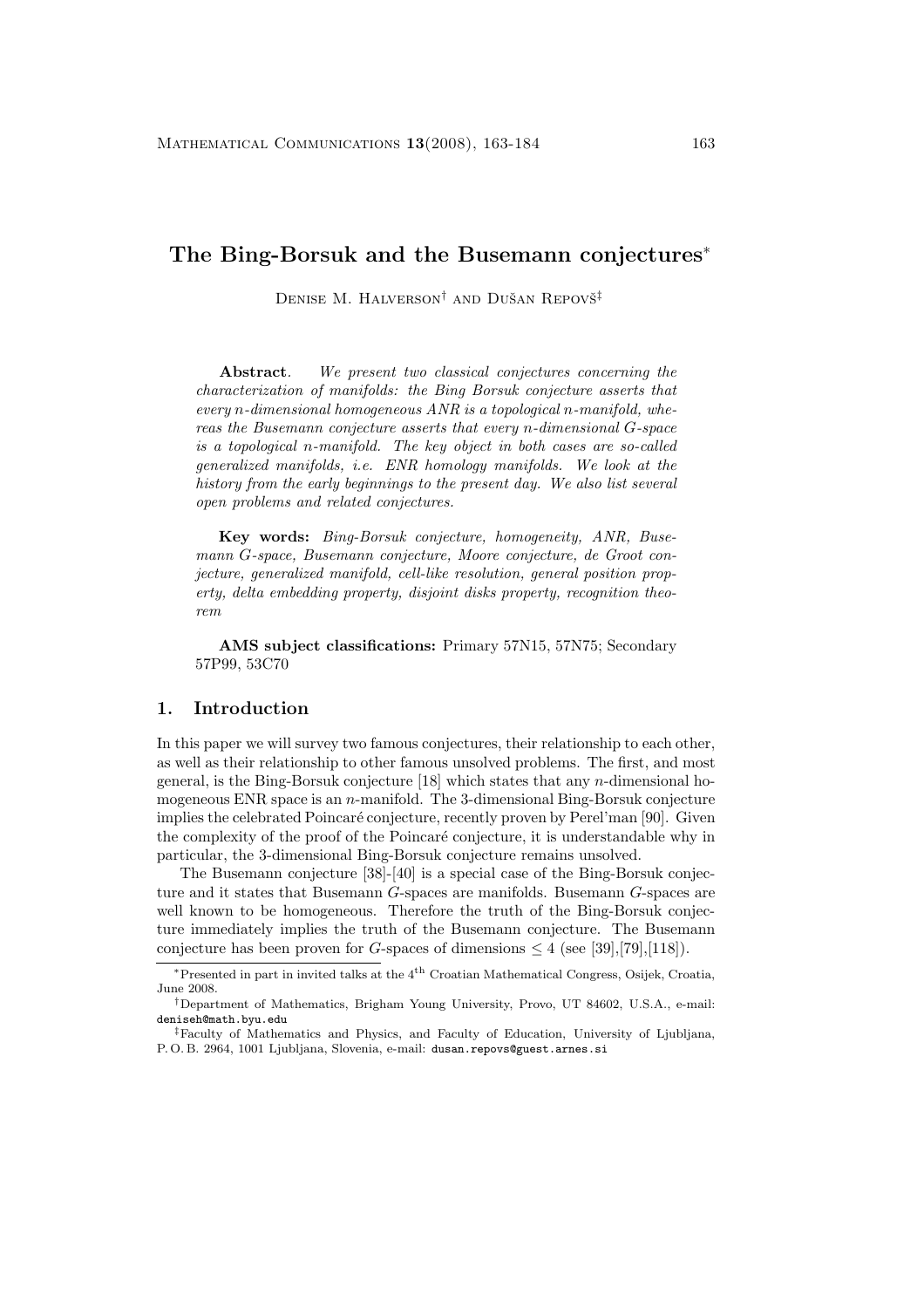Three other famous conjectures related to the Busemann conjecture are the Moore conjecture and two de Groot conjectures. The Moore conjecture [52], [126] is to determine whether or not all resolvable generalized manifolds are codimension one manifold factors. Small metric balls in Busemann G-spaces are known to be cones over their boundaries, and hence have a local product structure with respect to their boundaries which are known to be generalized  $(n - 1)$ -manifolds. An affirmative answer to the Moore conjecture together with the resolvability of Busemann Gspaces implies an affirmative answer to the Busemann conjecture.

The de Groot conjectures [63] are to determine whether or not all absolute cones are balls (resp. whether or not all absolute suspensions are spheres). Small metric balls in Busemann G-spaces are also absolute cones. It has recently been proven that absolute cones are *n*-cells in dimensions  $n \leq 4$ , but there are counter-examples in higher dimensions [69]. The solution to the  $n = 4$  case relies upon the Poincaré conjecture. Unfortunately, this result does not provide a solution to the Busemann conjecture in dimension  $n \geq 5$ .

The purpose of this paper is to survey the work that has been done on these manifold recognition problems. In Section 2 we will delineate important properties that are known to be satisfied by manifolds. In Section 3 we will provide an overview of progress that has been made towards resolving the Bing-Borsuk conjecture. In Section 4 we will do the same for the Busemann conjecture. In Section 5 we will discuss three related problems: the Moore conjecture and two de Groot conjectures. In Sections 6 and 7 we will provide a list of relevant problems that remain unsolved.

## **2. Manifolds and manifold properties**

An n*-manifold* is a separable metric space such that each point has a neighborhood homeomorphic to the Euclidean n-space  $\mathbb{R}^n$ . Although this is a simple definition to state, applying the definition to verify that a space is a manifold can be a difficult task. Thus it is desirable to find alternate methods of detecting manifolds. In this section we describe the properties and characteristics known to be possed by manifolds. The question is which property or combination of properties are sufficient to imply that a space is a manifold (see  $[41],[101],[104]$ ).

A topological space X is said to be *homogeneous* if for any two points  $x_1, x_2 \in X$ , there is a homeomorphism of X onto itself taking  $x_1$  to  $x_2$ . It is a classical result that closed (i.e. connected compact without boundary) manifolds are homogeneous. It is the Bing-Borsuk conjecture that asks whether a homogeneous space is necessarily a manifold [18].

A topological space X is said to have the *invariance of domain property* if for every pair of homeomorphic subsets  $U, V \subset X, U$  is open if and only if V is open. Brouwer  $[25],[26]$  proved a century ago that every topological *n*-manifold has the invariance of domain property. Unfortunately, the invariance of domain property is not sufficient by itself to characterize manifolds (see e.g. [60],[121],[122],[123]).

An n-dimensional compact metric space X is called an n*-dimensional Cantor manifold* if whenever X can be expressed as the union  $X = X_1 \cup X_2$  of its proper closed subsets, then  $\dim(X_1 \cap X_2) \geq n-1$ . Urysohn [119],[120], who introduced this notion in 1925, proved that every topological  $n$ -manifold is a Cantor  $n$ -manifold.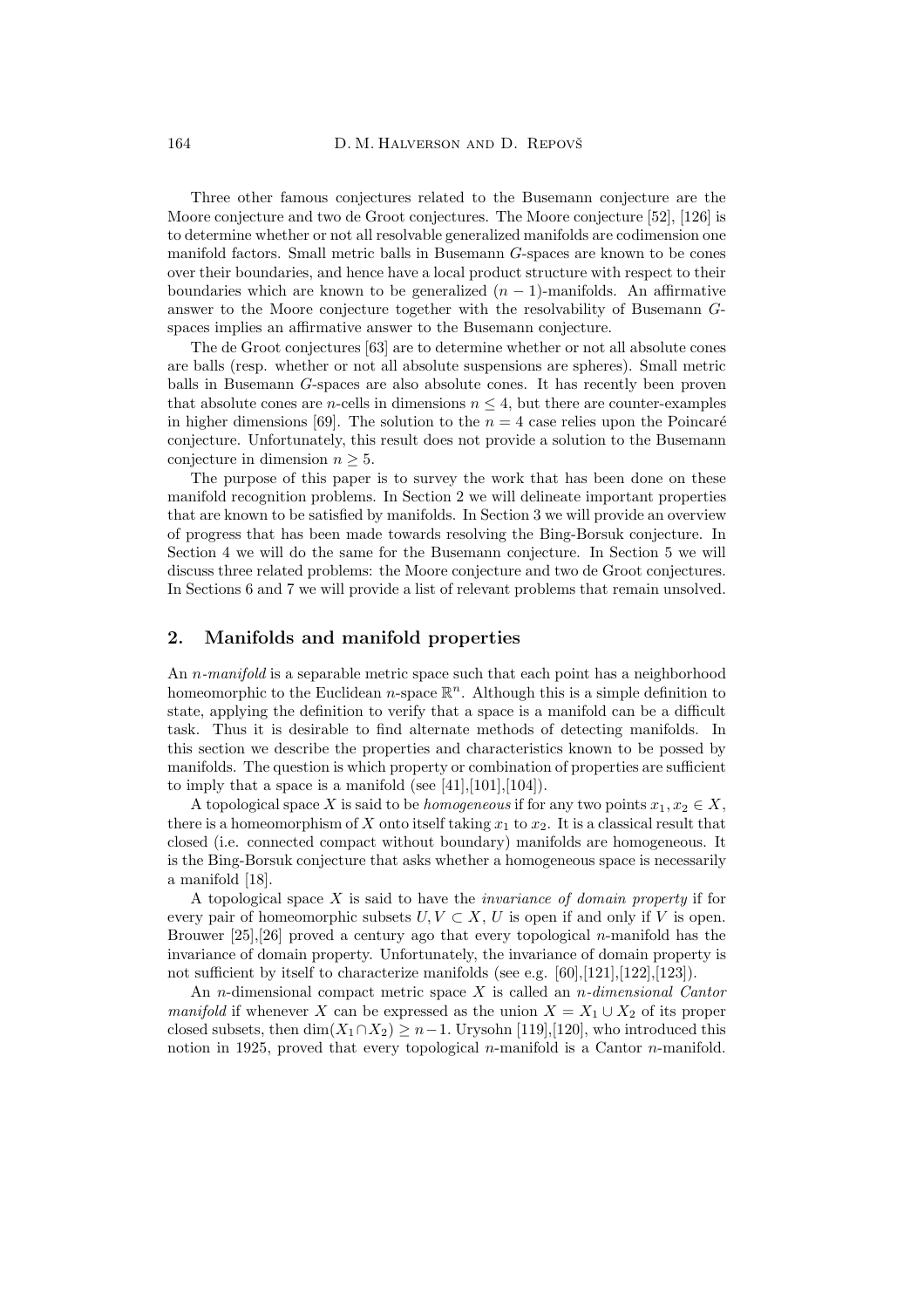More fundamental results were established by Aleksandrov [1] in 1928. Krupski [80] proved in 1993 a more general result, namely, that every generalized n-manifold is a Cantor n-manifold.

A metric space  $(X, \rho)$  is said to have the *disjoint*  $(k, m)$ *-cells property*  $(k, m \in \mathbb{N})$ if for each pair of maps  $f : B^k \to X$  and  $g : B^m \to X$  and every  $\varepsilon > 0$  there exist maps  $f' : B^k \to X$  and  $g' : B^m \to X$  such that

$$
\rho(f, f') < \varepsilon, \text{ dist}(g, g') < \varepsilon \text{ and } f'(B^k) \cap g'(B^m) = \emptyset.
$$

It is well known that topological manifolds of dimension n have the disjoint  $(k, m)$ cells property for  $k + m + 1 \leq n$  (see [108]). The disjoint  $(2, 2)$ -cells property is often referred to the *disjoint disks property* and plays a key role in characterizing manifolds of dimension  $n \geq 5$ .

A space X is said to be *locally* k-connected,  $LC^k$  ( $k \geq 0$ ), if for every point  $x \in X$  and every neighborhood  $U \subset X$  of x, there exists a neighborhood  $V \subset U$  of x such that the inclusion-induced homeomorphisms  $\pi_{i\leq k}(V) \to \pi_{i\leq k}(U)$  are trivial. Clearly, locally contractible spaces, such as manifolds and polyhedra, are locally  $k$ connected for all k.

Let Y be a metric space. Then Y is said to be an *absolute neighborhood retract (ANR)* provided for every closed embedding  $e: Y \to Z$  of Y into a metric space Z, there is an open neighborhood U of the image  $e(Y)$  which retracts to  $e(Y)$ . That is, there is a continuous surjection  $r: U \to e(Y)$  with  $r(x) = x$  for all  $x \in e(Y)$ . It is a classical result that finite-dimensional spaces that are ANR's are characterized as the locally contractible separable metric spaces [19]. A *Euclidean neighborhood retract* (ENR) is a finite-dimensional, locally compact, locally contractible subset X of the Euclidean n-space  $\mathbb{R}^n$ . It follows immediately from local contractibility that every topological manifold is an ENR (hence an ANR).

An *n*-dimensional  $(n \in \mathbb{N})$  locally compact Hausdorff space X is called a  $\mathbb{Z}$ *homology* n-manifold (n-hm<sub>Z</sub>) if for every point  $x \in X$  and all  $k \in \mathbb{N}$ ,  $H_k(X, X \setminus$  ${x; \mathbb{Z} \geq H_k(\mathbb{R}^n, \mathbb{R}^n \setminus \{0\}; \mathbb{Z})$ . Trivially, every topological manifold is a homology manifold. An n-dimensional topological space X is called a *generalized* n*-manifold*  $(n \in \mathbb{N})$  if X is an ENR Z-homology n-manifold. It follows that every topological nmanifold is a generalized n-manifold. Every generalized  $(n \leq 2)$ -manifold is known to be a topological n-manifold [126]. On the other hand, for every  $n \geq 3$  there exist *totally singular* generalized n-manifolds X, i.e. X is not locally Euclidean at any point (see [41], [52], [101], [104]).

A natural way in which a generalized manifold may arise is as the image of a celllike map defined on a manifold. A proper onto map  $f : M \to X$  is said to be *cell-like* if for every point  $x \in X$  the point-inverse  $f^{-1}(x)$  contracts in any neighborhood of itself (i.e.,  $f^{-1}(x)$  has the shape of a point)[81]. A space X that is the proper image of a cell-like map is said to be *resolvable*. Trivially, every topological manifold is resolvable.

The following classical result attests to the crucial importance of cell-like maps in geometric topology (it was proved for  $n \leq 2$  by Wilder [126], for  $n = 3$  by Armentrout [4], for  $n = 4$  by Quinn [96], and for  $n \geq 5$  by Siebenmann [111]):

**Theorem 2.1 [Cell-like Approximation Theorem].** For every  $\varepsilon > 0$ , every  $n \in \mathbb{N}$ , and every cell-like map  $f : M^n \to N^n$  between topological n-manifolds  $M^n$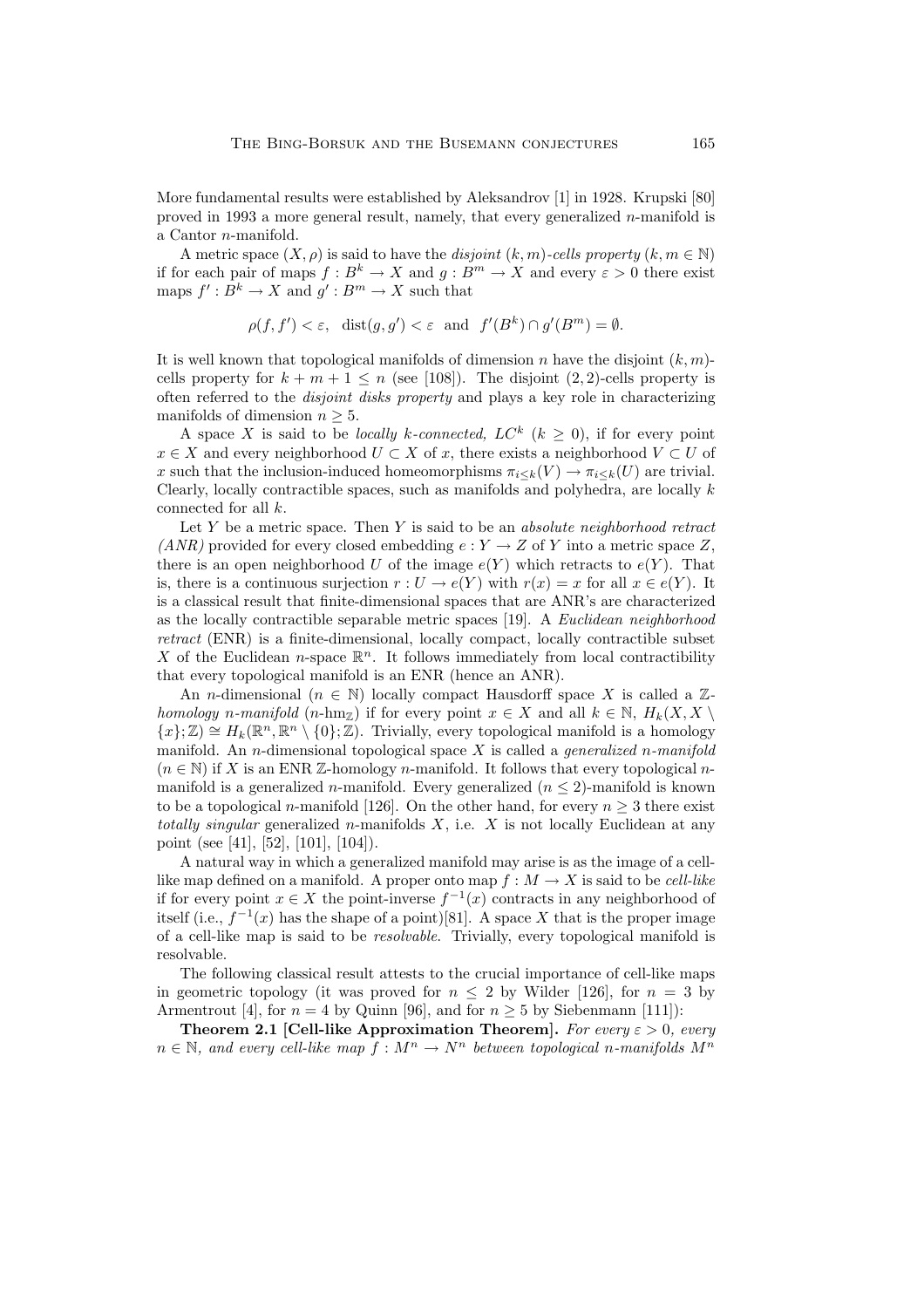and  $N^n$ , there exists a homeomorphism  $h : M^n \to N^n$  such that  $d(f(x), h(x)) \leq \varepsilon$ *for every*  $x \in M^n$ .

The fact that not all resolvable generalized manifolds are manifolds has been known since the mid 1950's, when Bing [16],[17] constructed his famous Dogbone space as the cell-like image of a map defined on  $\mathbb{R}^3$ . Generalized manifolds have been a subject of intense studies since 1960's [104]. In the mid 1970's Cannon recognized that the disjoint  $(2, 2)$ -cells property, often referred to as the disjoint disks property (DDP), plays a key role in characterizing manifolds of dimension  $n \geq 5$ . Recall that a metric space X is said to have the *disjoint disks property* (DDP) if for every  $\varepsilon > 0$ and every pair of maps  $f, g : B^2 \to X$  there exist  $\varepsilon$ -approximations  $f', g' : B^2 \to X$ with disjoint images  $f'(B^2) \cap g'(B^2) = \emptyset$ .

Cannon [43] utilized the DDP property to solve the celebrated Double suspension problem [41], [82], [101] which asks if the double suspension  $\Sigma^2(H^n)$  of an arbitrary homology n-sphere  $H^n$ ,  $n \geq 3$ , is the  $(n+2)$ -sphere  $S^{n+2}$ . In 1978, Edwards [61] [62] generalized Cannon's results by proving the famous Cell-like approximation theorem (for a detailed proof for  $n = 5$  see [54] and for  $n \ge 6$  see [52]), and at the same time also gave an affirmative answer of the high-dimensional case of the Manifold Recognition Problem (which asks if every resolvable generalized  $(n \geq 3)$ -manifold with the "appropriate amount of general position" is a topological n-manifold  $[41]$ , [42], [48], [51], [101]-[104]):

**Theorem 2.2 [Edwards].** For  $n \geq 5$ , topological n-manifolds are precisely the n*-dimensional resolvable spaces with the disjoint disks property.*

An analogous result for 3-manifolds was proved in the early 1980's by Daverman and Repovš  $[56],[57]$  (whereas only partial results are known in dimension 4, see [15], [56]). A metric space X is said to have the *Spherical simplicial approximation property* (SSAP) if for each  $\mu : S^2 \to X$  and each  $\varepsilon > 0$ , there exist a map  $\psi$ :  $S^2 \to X$  and a finite topological 2–complex  $K_{\psi} \subset X$  such that: (1)  $d(\psi, \mu) < \varepsilon$ ; (2)  $\psi(S^2) \subset K_{\psi}$ ; and (3)  $X \backslash K_{\psi}$  is 1–FLG in X. (The 1–FLG condition is known to characterize timely embedded 2–complexes  $K_{\psi}$  in 3–manifolds  $M^3$ , see [92]).

**Theorem 2.3 [Daverman-Repovš].** *Topological* 3-manifolds are precisely the 3*-dimensional resolvable spaces with the simplicial spherical approximation property.*

It had been a long time a question as to whether all generalized manifolds are resolvable - this was the famous Resolution conjecture [32]-[36], [41], [44]-[47] [75], [88], [101]-[104]:

**Conjecture 2.4 [Generalized Manifolds Resolution conjecture].** *Every generalized*  $(n \geq 3)$ -manifold has a resolution.

In dimension 3, the Generalized Manifolds Resolution conjecture 2.4 implies the Poincaré conjecture  $[101]$  and only special cases are known  $[23]$ ,  $[24]$ ,  $[33]$ ,  $[34]$ ,  $[48]$ , [58], [100], [102], [105], [115]-[117]. In higher dimensions the Generalized Manifolds Resolution conjecture 2.4 turns out to be false. By the results of Bryant et al. [30] from 1996 which provide the construction (together with the work of Pedersen et al. [93] from 2003 which provided some key details on the surgery exact sequence used in the original construction), it is now known that there exist non-resolvable generalized n-manifolds, for every  $n \geq 6$ . In 2007 Bryant et al. [31] further strengthened their result to the following DDP Theorem: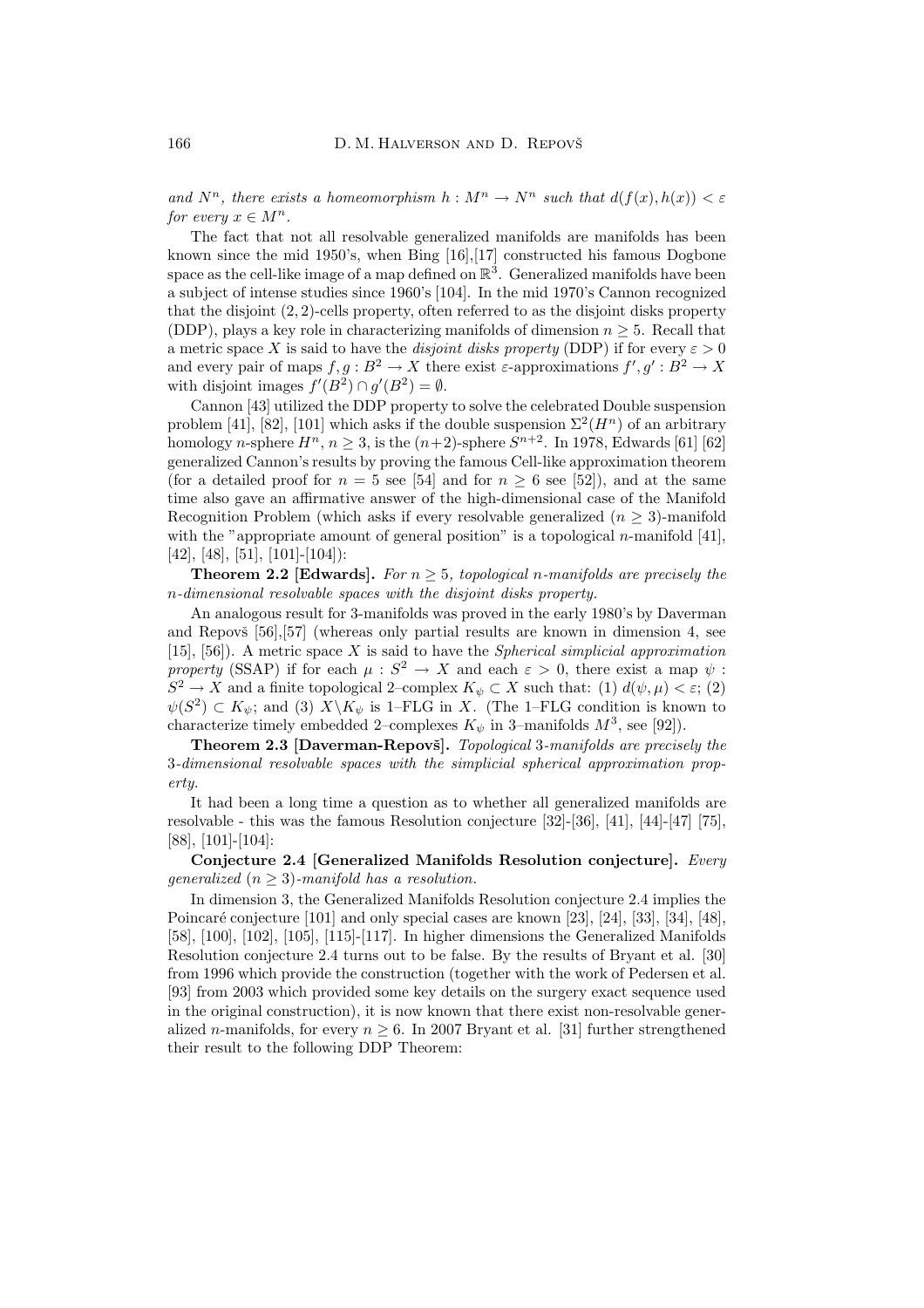**Theorem 2.5 [Bryant-Ferry-Mio-Weinberger].** *There exist non-resolvable generalized n*-manifolds with the disjoint disks property, for every  $n \geq 7$ .

Hence, generalized manifolds may possess nice general position properties. Moreover, Krupski has shown that all generalized manifolds are Cantor manifolds (see Proposition 1.7 of [80]). Thus, the majority of properties listed above are known to be insufficient by themselves to characterize manifolds. Homogeneity is the remaining single candidate. Is this property strong enough to characterize manifolds? Are there other combinations of these properties that characterize manifolds which have not yet been discovered? [104]

### **3. The Bing-Borsuk conjecture**

Bing and Borsuk [18] proved in 1965 that for  $n < 3$  every n-dimensional homogeneous ANR is a topological *n*-manifold. They also conjectured that this holds in all dimensions:

**Conjecture 3.1 [Bing-Borsuk conjecture].** *Every n*-dimensional,  $n \in \mathbb{N}$ , *homogeneous ANR is a topological* n*-manifold.*

Jakobsche [77] proved in 1978 that in dimension  $n = 3$  the Bing-Borsuk conjecture 3.1 implies the Poincaré conjecture (see also [78]). Given the difficulty of the proof of the Poincaré conjecture [90], it is understandable why the Bing-Borsuk conjecture 3.1 remains unsolved.

### **3.1. Partial results**

Although there is much work to be done before the Bing-Borsuk conjecture 3.1 is be solved, there are several partial results. In 1970 Bredon [21],[22] showed the following:

**Theorem 3.2 [Bredon].** *If* X *is an n-dimensional homogeneous ENR*  $(n \in \mathbb{N})$ *and for some (and, hence all) points*  $x \in X$ *, the groups*  $H_k(X, X - \{x\}; \mathbb{Z})$  *are finitely generated, then*  $X$  *is a*  $\mathbb{Z}$ *-homology n*-manifold.

This theorem was reproved by Bryant [27] in 1987 with a more geometric argument. In 1976 Lysko [83] showed:

**Theorem 3.3 [Lysko].** *Let* X *be a connected finite-dimensional homogeneous ANR-space. Then* X *is a Cantor manifold and it possesses the invariance of the domain property.*

In 1985 Seidel [110] proved a similar result in the case of locally compact, locally homogeneous separable ANR's.

Next, we quote the following result by Krupski [80] from 1993:

**Theorem 3.4 [Krupski].** *Let* X *be a homogeneous locally compact space. Then:* (1) If X is an ANR of dimension  $> 2$ , then X has the disjoint  $(0, 2)$ -cells *property.* (2) If dim  $X = n > 0$ , X has the disjoint  $(0, n - 1)$ *-cells property and* X *is an LC*<sup>n−1</sup>-space, then local homologies satisfy  $H_k(X, X - \{x\}) = 0$  for  $k < n$  and  $H_n(X, X - \{x\}) \neq 0.$ 

A topological space Y is said to be *acyclic* in dimension  $n \in \mathbb{N}$  if  $\check{H}^{n}(Y; \mathbb{Z}) = 0$ . In 2003 Yokoi [124] established the following algebraic property of n-dimensional homogeneous ANR's which is also possessed by topological  $n$ -manifolds: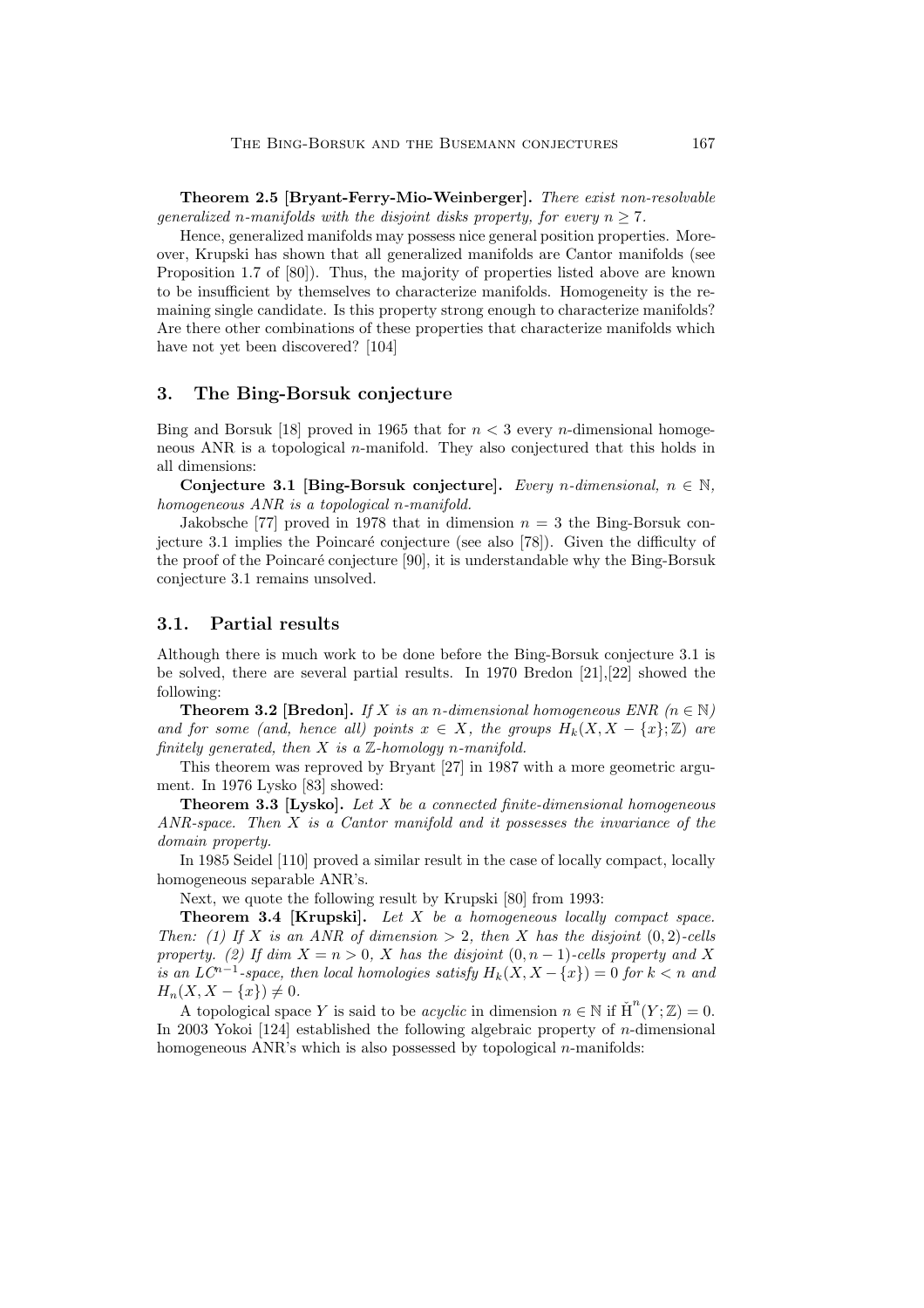**Theorem 3.5 [Yokoi].** *Let* X *be an* n*-dimensional homogeneous ANR continuum which is cyclic in dimension n. Then no compact subset of* X, acyclic in  $dimension\ n-1$ *, separates X*.

These partial results, demonstrating that homogeneity implies several of the other manifold properties, indicate why the Bing-Borsuk conjecture 3.1 could be true.

### **3.2. A special case**

In 1996 Repovš et al.  $[107]$  (see  $[106]$  for a very geometric proof of the 2-dimensional case) proved the following result which in some sense can be considered as a *smooth version* of the Bing-Borsuk conjecture 3.1. Recall that a subset  $K \subset \mathbb{R}^n$  is said to be  $C^1$ –*homogeneous* if for every pair of points  $x, y \in K$  there exist neighborhoods  $O_x, O_y \subset \mathbb{R}^n$  of x and y, respectively, and a  $C^1$ –diffeomorphism

$$
h:(O_x,O_x\cap K,x)\to (O_y,O_y\cap K,y),
$$

i.e. h and  $h^{-1}$  have continuous first derivatives.

**Theorem 3.6 [Repovš-Skopenkov-Ščepin].** Let K be a locally compact (pos*sibly nonclosed) subset of*  $\mathbb{R}^n$ . Then K *is*  $C^1$ -homogeneous *if and only if* K *is a*  $C^1$ *–submanifold of*  $\mathbb{R}^n$ .

This theorem clearly does not work for arbitrary *homeomorphisms*, a counterexample is the *Antoine Necklace* [3] - a wild Cantor set in R<sup>3</sup> which is clearly *homogeneously* (but not  $C^1$ -*homogeneously*) embedded in  $\mathbb{R}^3$ . In fact, *Theorem 3.6* does not even work for *Lipschitz* homeomorphisms, i.e. the maps for which  $d(f(x), f(y))$  <  $\lambda$  d(x, y), for all  $x, y \in X$ . Namely, Malešič and Repovš [84] proved in 1999 that there exists a Lipschitz homogeneous wild Cantor set in  $\mathbb{R}^3$ . Their result was later strengthened by Garity et al. [68]:

**Theorem 3.7 [Garity-Repovš-Željko].** There exist uncountably many rigid *Lipschitz homogeneous wild Cantor sets in* R<sup>3</sup>*.*

## **3.3. Alternate statement**

Daverman and Husch [55] were able to determine an equivalent conjecture to the Bing-Borsuk conjecture. In order to state this conjecture, recall that a surjective map  $p : E \to B$  between locally compact, separable metric ANR's E and B is said to be an *approximate fibration* if p has the *approximate homotopy lifting property* for every space X. Equivalently, whenever  $h : X \times I \to B$  and  $H : X \times \{0\} \to E$ are maps such that  $p \circ H = h \mid X \times \{0\}$  and  $\varepsilon$  is a cover of B, h extends to a map  $H: X \times I \to E$  such that h and  $p \circ H$  are  $\varepsilon$ -close. The alternate statement of the Bing-Borsuk conjecture 3.1 is given as follows [28],[55],[85],[125]:

**Conjecture 3.8 [Alternate statement of the Bing-Borsuk conjecture].** *Suppose that* X *is nicely embedded in*  $\mathbb{R}^{m+n}$ *, for some*  $m \geq 3$ *, so that* X *has a mapping cylinder neighborhood*  $N = C_{\phi}$  *of a map*  $\phi : \partial N \to X$ *, with mapping cylinder projection*  $\pi : N \to X$ *. Then*  $\pi : N \to X$  *is an approximate fibration.*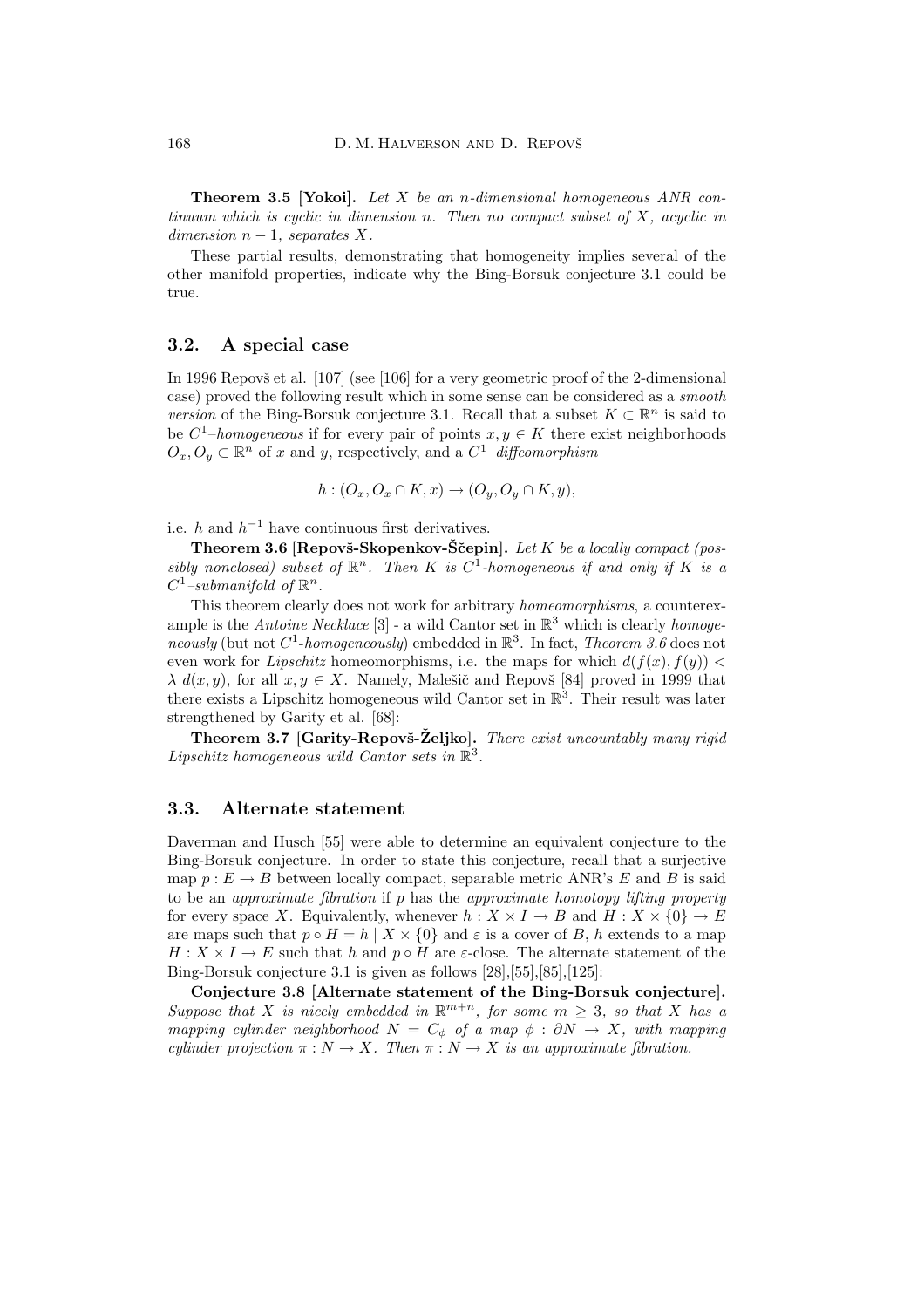## **3.4. Modified Bing-Borsuk conjecture**

Recall that for  $n > 6$ , Bryant et al. [30] proved in 1996 that there exist nonresolvable generalized *n*-manifolds, for every  $n \geq 6$ . Based on earlier work by Quinn [97], these nonresolvable generalized manifolds must be *totally singular*, i.e., have no points with Euclidean neighborhoods (we may assume these examples are connected). Moreover, in 2007 Bryant et al. [31] strengthened their result to show that there exist nonresolvable generalized  $n$ -manifolds with the disjoint disks property, for every  $n \geq 7$ . Based on these results the following conjecture was proposed:

**Conjecture 3.9 [Bryant-Ferry-Mio-Weinberger].** *Every generalized* n*manifold*  $(n \geq 7)$  *satisfying the disjoint disks property, is homogeneous.* 

Note that if conjecture 3.9 is true, then the Bing-Borsuk conjecture 3.1 is false for  $n \geq 7$ . In 2002 Bryant [28] suggested the following modified Bing-Borsuk conjecture:

**Conjecture 3.10 [Modified Bing-Borsuk conjecture].** *Every homogeneous*  $(n > 3)$ -dimensional ENR is a generalized n-manifold.

A further modification was posed by Quinn [98] at the 2003 Oberwolfach workshop on exotic homology manifolds. It is based on a perturbation of the homogeneity property itself. A space X is *homologically arc-homogeneous* provided that for every path  $\alpha : [0, 1] \to X$ , the inclusion induced map

$$
H_*(X \times 0, X \times 0 - (\alpha(0), 0)) \to H_*(X \times I, X \times I - \Gamma(\alpha))
$$

is an isomorphism, where  $\Gamma(\alpha)$  denotes the graph of  $\alpha$ . The following is the conjecture proposed by Quinn [98] which was proved in 2006 by Bryant [29].

**Theorem 3.11 [Bryant].** *Every* n*-dimensional homologically arc-homogeneous ENR is a generalized* n*-manifold.*

This is arguably the strongest result so far relating to the Bing-Borsuk conjecture 3.1.

### **4. The Busemann conjecture**

The Busemann conjecture is also a manifold recognition problem, and is in fact a special case of the Bing-Borsuk conjecture 3.1. Beginning in 1942, Herbert Busemann  $[38]$ ,  $[39]$  developed the notion of a G-space as a way of putting a Riemannian like geometry on a metric space (and also in an attempt to obtain a "synthetic description" of Finsler's spaces [65]). A Busemann G-space is a metric space that satisfies four basic axioms on a metric space. These axioms imply the existence of geodesics, local uniqueness of geodesics, and local extension properties. These axioms also infer homogeneity and a cone structure for small metric balls. In 1943, Busemann [39] proved:

**Theorem 4.1 [Busemann].** *Busemann G*-spaces of dimension  $n = 1, 2$  are *manifolds.*

Busemann then proposed the following conjecture [40]:

**Conjecture 4.2 [Busemann conjecture].** *Every* n*-dimensional* G*-space (*n ∈ N*) is a topological* n*-manifold.*

When Busemann [40] proposed conjecture 4.2 in 1955, he predicted: *Although this (the Busemann conjecture) is probably true for any* G-space, the proof, if the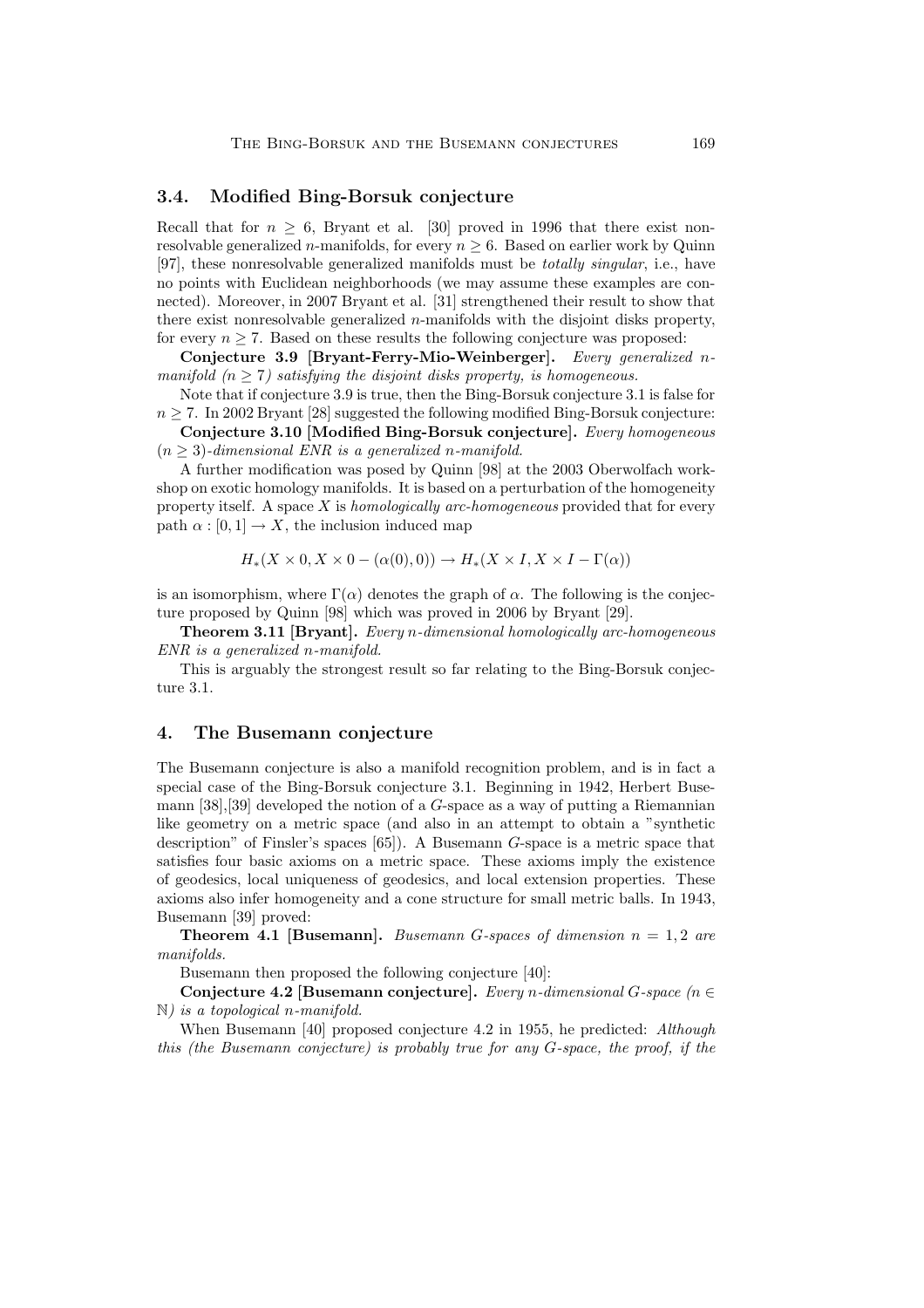*conjecture is correct, seems quite inaccessible in the present state of topology.* As we shall see, this prediction proved true.

## **4.1. Definitions**

We now formally define Busemann G-spaces and state several of the classical properties of Busemann G-spaces.

**Definition 4.3.** *Let* (X, d) *be a metric space.* X *is said to be a Busemann* G*-space provided it satisfies the following Axioms of Busemann:*

*(i)* Menger Convexity: *Given distinct points*  $x, y \in X$ *, there is a point*  $z \in$  $X - \{x, y\}$  so that  $d(x, z) + d(z, y) = d(x, y)$ .

*(ii)* Finite Compactness*: Every* d*-bounded infinite set has accumulation points.*

*(iii)* Local Extendibility: To every  $w \in X$ , there is a positive radius  $\rho_w$ , such *that for any pair of distinct*  $x, y \in B(w, \rho_w)$ *, there is*  $z \in int B(w, \rho_w) - \{x, y\}$  *such that*  $d(x, y) + d(y, z) = d(x, z)$ .

*(iv)* Uniqueness of the Extension: *Given distinct*  $x, y \in X$ *, if there are points*  $z_1, z_2 \in X$  *for which both* 

$$
d(x, y) + d(y, z_i) = d(x, z_i)
$$
 for  $i = 1, 2$ ,

*and*

$$
d(y, z_1) = d(y, z_2)
$$

*hold, then*  $z_1 = z_2$ *.* 

From these basic properties, a rich structure on a G-space can be derived. If  $(X, d)$  is a G-space and  $x \in X$ , then  $(X, d)$  satisfies the following properties:

- *Complete Inner Metric:*  $(X, d)$  is a complete inner metric space which is locally compact.
- *Existence of Geodesics:* Any two points in X are joined by a geodesic segment.
- *Local Uniqueness of Joins:* There is a positive radius  $r_x$  such that any two points  $y, z \in B_{r_x}(x)$  in the closed ball are joined by a unique segment in X.
- *Local Cones:* There is a positive radius  $\epsilon_x$  for which the closed metric ball  $B_{\epsilon_x}(x)$  is homeomorphic to the cone over its boundary. That is,  $B_{\epsilon_x} \cong$  $\Delta(S_{\epsilon_x}(x))$  where  $S_{\epsilon_x}(x)$  denotes the metric sphere about x.
- *Homogeneity:* Every *G*-space is homogeneous. Moreover, homogeneity homeomorphisms can be chosen so that each is isotopic to the identity.

It is this last property that makes the Busemann conjecture 4.2 a special case of the Bing-Borsuk conjecture 3.1. The truth of the Bing-Borsuk conjecture would imply the truth of the Busemann conjecture. Equivalently, if examples of nonmanifold Busemann G-spaces could be constructed, the Bing-Borsuk conjecture would be settled in the negative.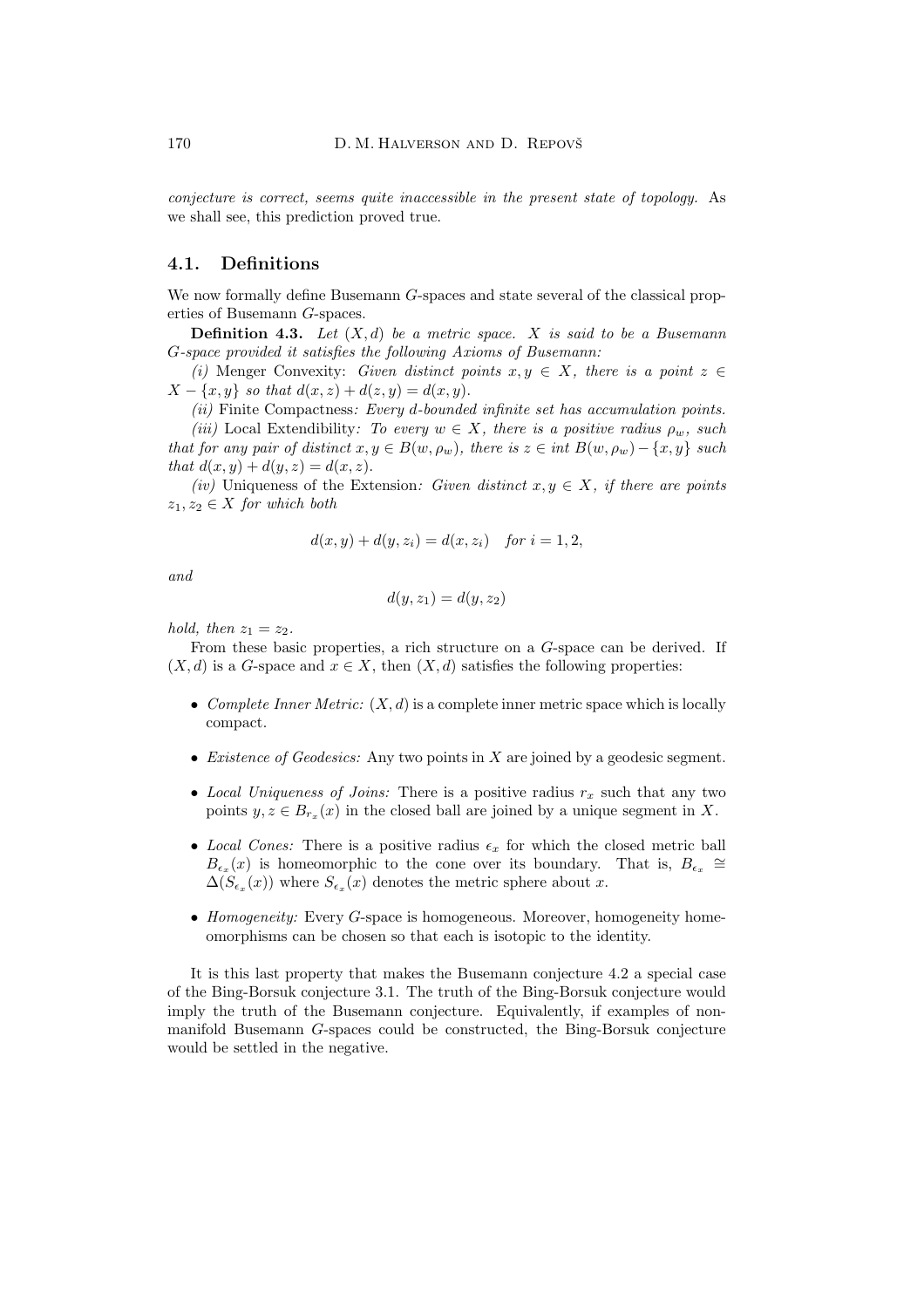## **4.2. Results in higher dimensions**

The first success in resolving the Busemann conjecture 4.2 in higher dimensions occured in 1968 when Krakus [79] proved it in dimension  $n = 3$ .

**Theorem 4.4 [Krakus].** *Busemann* G*-spaces of dimension* n = 3 *are manifolds.*

Krakus applied Borsuk's 2-sphere recognition criterion [20] to show that small metric spheres in 3-dimensional Busemann spaces are topological 2-spheres. The truth of the conjecture follows immediately from the local product structure on small metric spheres and homogeneity. Unfortunately, this strategy cannot be extended to higher dimensions due to the lack of similar characterizations of topological spheres in higher dimensions.

Starting in dimension  $n = 4$ , it can now be seen that Busemann's prediction of the difficulty of the problem was remarkably accurate. For example, the case  $n = 4$  required several modern results and techniques including sheaf theory [21], epsilon surgery [47], resolution theory [97], decomposition theory [52], and theory of 4-manifolds [66], [67], [109]. The major breakthrough in dimension  $n = 4$  and partial results applicable to higher dimensions were made by Thurston [118] in 1996:

**Theorem 4.5 [Thurston].** *Busemann G-spaces of dimension*  $n = 4$  *are manifolds. Moreover, every finite dimensional G-space is a generalized n-manifold. More precisely, let*  $(X, d)$  *be a G-space, dim*  $X = n < \infty$ *. Then for all sufficiently small*  $r > 0$  *and*  $x \in X$ ,  $B_r(x)$  *is a homology* n-manifold with boundary  $\partial B_r(x) = S_r(x)$ *and*  $S_r(x)$  *is a homology*  $(n-1)$ *-manifold with empty boundary.* 

In 2002 Berestovskii [13] proved the special case of the Busemann conjecture 4.2 for Busemann G-spaces that have Alexandrov curvature bounded above. A Busemann G-space  $(X, d)$  has Alexandrov curvature  $\leq K$  if geodesic triangles in X are at most as "fat" as corresponding triangles in a surface  $S_K$  of constant curvature  $K$ , i.e. the length of a bisector of the triangle in  $X$  is at most the length of the corresponding bisector of the corresponding triangle in  $S_K$ . For example, the boundary of a convex region in  $\mathbb{R}^n$  has a nonnegative Alexandrov curvature (see also [2] [10]-[12], [14], [37], [76], [94], [95]).

**Theorem 4.6 [Berestovskii].** *Busemann* G*-spaces of dimension* n ≥ 5 *having bounded Aleksandrov curvature bounded above are* n*-manifolds.*

The general case of the Busemann conjecture 4.2 for  $n \geq 5$  remains unsolved: there are many Busemann G-spaces which do not satisfy the condition of Aleksandrov curvature bounded from above (or below). However, all such examples are known to be topological manifolds. The simplest example of Busemann G-space which is not "covered" by Berestovskii's proof [13] is the finite-dimensional vector space  $(\mathbb{R}^n, |\cdot|)$  in which the closed unit ball  $\{x \in \mathbb{R}^n : |x| \leq 1\}$  is a strongly convex centrally symmetric convex body in  $\mathbb{R}^n$  which is not an ellipse.

**Conjecture 4.7 [Busemann** G**-Spaces Resolution conjecture].** *Every*  $(n \geq 5)$ -dimensional Busemann *G*-space has a resolution.

### **5. Related problems**

Related to the Busemann conjecture 4.2 are three other famous problems: the two de Groot conjectures and the Moore conjecture.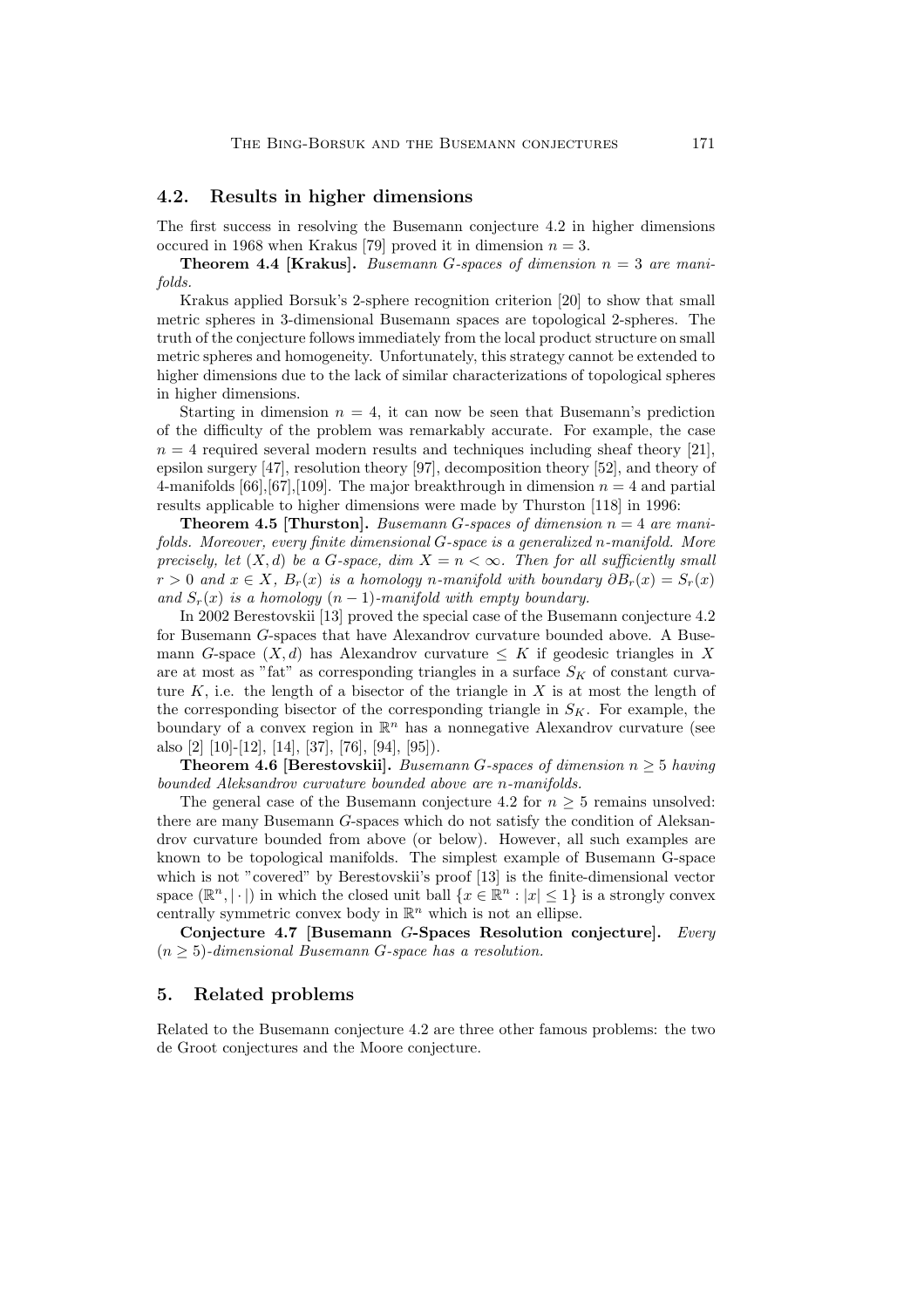## **5.1. The de Groot conjectures**

The de Groot conjectures are two manifold recognition problems for spaces that are absolute suspensions or absolute cones. A compact finite-dimensional metric space X is called an *absolute suspension* (AS) if it is a suspension with respect to any pair of distinct points and is called an *absolute cone* if it is a cone with respect to any point. Any space topologically equivalent to  $S<sup>n</sup>$  is an absolute suspension and any space topologically equivalent to  $B<sup>n</sup>$  is an absolute cone. The question is whether the converse statements are true. At the 1971 Prague Symposium, de Groot [63] made the following two conjectures:

**Conjecture 5.1 [Absolute Suspension conjecture].** *Every* n*-dimensional absolute suspension is homeomorphic to the* n*-sphere.*

**Conjecture 5.2 [Absolute Suspension conjecture].** *Every* n*-dimensional absolute cone is homeomorphic to the* n*-cell.*

The fact that small metric balls in Busemann G-spaces are absolute cones follows from the local cone structure and homogeneity. Therefore the truth of the Absolute Cone conjecture 5.2 would imply the truth of the Busemann conjecture 4.2.

In 1974 Szymański [114] proved the Absolute Suspension conjecture 5.1 for dimensions  $n \leq 3$ . In 1978, Mitchell [86] gave an alternate proof to Szymański result and showed that every  $n$ -dimensional absolute suspension is an ENR homology  $n$ -manifold homotopy equivalent to the n-sphere. In 2005 Bellamy and Lysko [9] proved the generalized Schönflies theorem for absolute suspensions. Nadler [91] gave a proof of the Absolute Cone conjecture 5.2 in dimensions  $n = 1, 2$ . However, in 2007 Guilbault [69] completely clarified the status of the Absolute Cone conjecture 5.2:

**Theorem 5.3 [Guilbault].** *The Absolute Cone conjecture 5.2 is true for*  $n \leq 4$ *and false for*  $n \geq 5$ *.* 

Guilbaut proved this result in dimensions  $n \geq 5$  by constructing counter-examples. For the special case  $n = 4$ , Guilbaut shows the Absolute Cone conjecture 5.2 is true modulo the 3-dimensional Poincaré conjecture, which indeed follows by Perelman's proof of the Poincaré conjecture in dimension  $n = 3$  [90]. Although the solution of the Absolute Cone conjecture 5.2 leaves the status of the Busemann conjecture 4.2 unresolved, it does cast some suspicion the validity of 4.2.

## **5.2. The Moore conjecture**

A space X is said to be a *codimension one manifold factor* if  $X \times \mathbb{R}$  is a topological manifold. In 1955 Bing constructed his infamous Dogbone space [16]. Bing's Dogbone space is the image of a cell-like map  $\pi : \mathbb{R}^3 \to X$ . Bing [17] showed that the the Dogbone space X is not homeomorphic to  $\mathbb{R}^3$ , however  $X \times \mathbb{R}^1$  is homeomorphic to  $\mathbb{R}^4$ . This result led to the Moore conjecture:

**Conjecture 5.4 [Moore conjecture].** *Every resolvable generalized manifold is a codimension one manifold factor.*

The Moore conjecture 5.4 is also related to the Busemann conjecture 4.2. Every Busemann G-space is a manifold if and only if small metric spheres are codimension one manifold factors. Equivalently, in dimensions  $n \geq 5$ , every Busemann G-space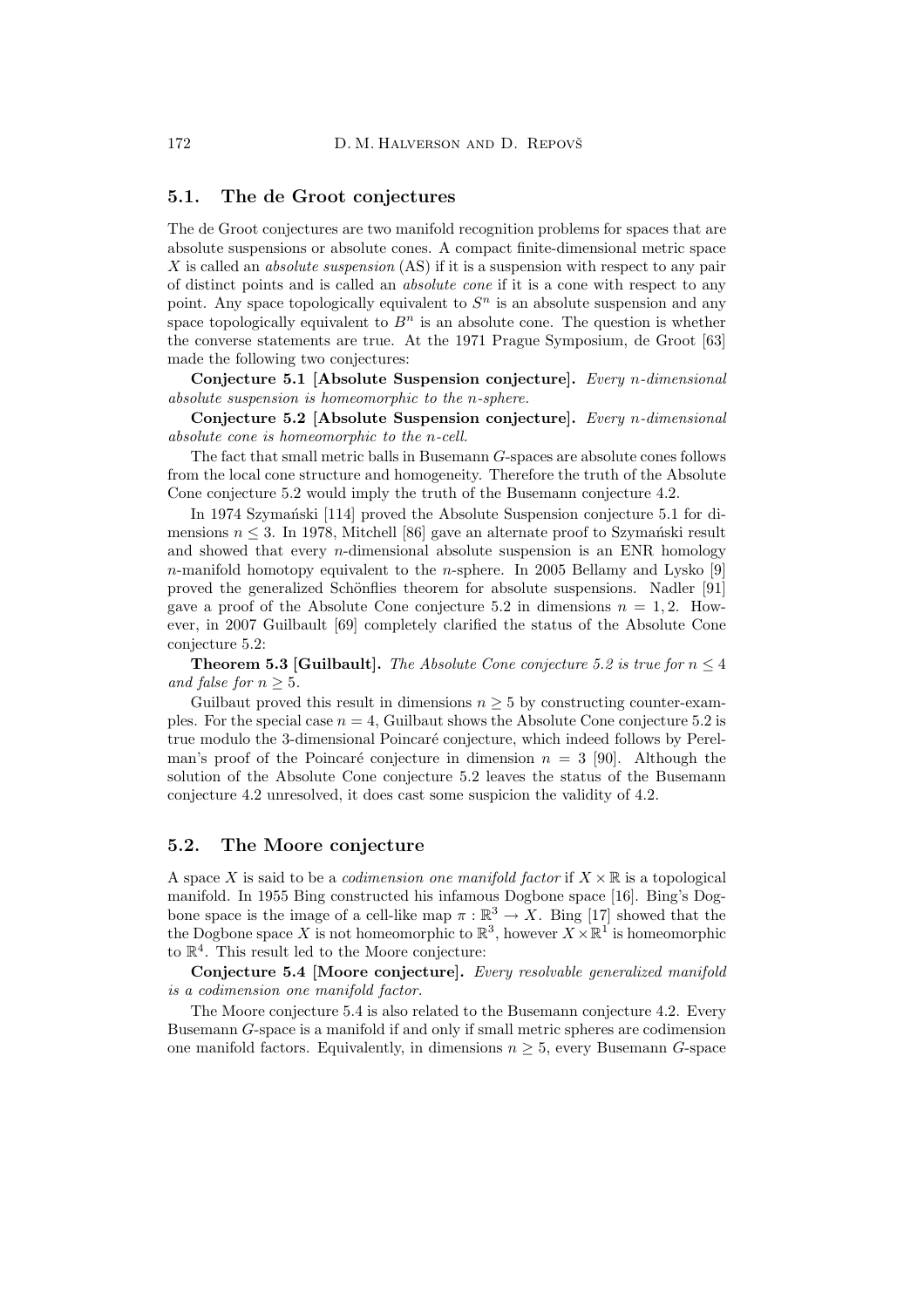X is a manifold if and only if small metric spheres  $\Sigma \subset X$  are resolvable and have the property that  $\Sigma \times \mathbb{R}$  has the disjoint disks property.

Although it is unknown whether small metric spheres are resolvable, Thurston showed that they are generalized  $(n - 1)$ -manifolds. Also, according to the properties of the Quinn index number which measures the obstruction of a space being resolvable, the resolvability of  $\Sigma$  is equivalent to the resolvability of X (see [97]). Moreover, Mitchell [86] proved in 1978 that any *n*-dimensional absolute suspension X is a regular generalized n-manifold homotopy equivalent to  $S<sup>n</sup>$ ; all its links are generalized  $(n-1)$ -manifolds homotopy equivalent to  $S^{n-1}$ .

He furthermore showed that an *n*-dimensional absolute cone  $X$  is a regular generalized *n*-manifold proper homotopy equivalent to  $\mathbb{R}^n$ ; all its links are generalized  $(n-1)$ -manifolds homotopy equivalent to  $S^{n-1}$ . Note that if in Mitchell's theorem "homotopy equivalent" could be replaced with "fine homotopy equivalent", Mitchell's theorem would imply resolvability [49] (see also [81],[87],[88]).

Although it is also still unknown whether small metric spheres  $X$  in Busemann G-spaces satisfy the disjoint disks properties, there have been several results determining useful general position properties of an ANR X that characterize  $X \times \mathbb{R}$  as having the disjoint disks property. In particular, these properties include:

(i) *The disjoint arc-disk property* (Daverman [50]). A space X has the disjoint arc-disk property if any pair of maps  $\alpha : I \to X$  and  $f : D^2 \to X$  can be approximated by paths with disjoint images (i.e.  $X$  has the disjoint  $(1, 2)$ -cells property). If X has the disjoint arc-disk property, then  $X \times \mathbb{R}$  has the disjoint disks property.

(ii) *The disjoint homotopies property* (Edwards [62], Halverson [71]). A space X has the disjoint homotopies property if every pair of path homotopies  $f,g: D \times I \rightarrow$ X, where  $D = I = [0, 1]$ , can be approximated by homotopies  $f', g' : D \times I \to X$ so that  $f_t(D) \cap g_t(D) = \emptyset$  for all  $t \in I$ . If X has the disjoint homotopies property, then  $X \times \mathbb{R}$  has the disjoint disks property.

(iii) *The plentiful* 2*-manifolds property* (Halverson [71]). An ANR X has the plentiful 2-manifolds property if every path  $\alpha : I \to X$  can be approximated by a path  $\alpha' : I \to N \subset X$  where N is a 2-manifold embedded in X. If an ANR X of dimension  $n \geq 4$  has the plentiful 2-manifolds property, the X has the disjoint homotopies property.

(iv) *The method of*  $\delta$ *-fractured maps* (Halverson [72]). A map  $f: D \times I \to X$  is said to be  $\delta$ -fractured over a map  $g: D \times I \to X$ , where  $D = I = [0, 1]$ , if there are disjoint balls  $B_1, B_2, \ldots, B_m$  in  $D \times I$  such that

- 1.  $diam(B_i) < \delta$ ;
- 2.  $f^{-1}(im(g)) \subset \bigcup_{i=1}^{m} int(B_i)$ ; and
- 3.  $diam(q^{-1}(f(B_i))) < \delta$

If X is a space such that for any two path homotopies  $f, g: D \times I \to X$ , where g is a constant path homotopy, and  $\delta > 0$ , there are approximations  $f', g' : D \times I \to X$ such that  $f'$  is  $\delta$ -fractured over  $g'$ , then X has the disjoint homotopies property.

(v) *The* 0*-stitched disks property* (Halverson [73]). A space X has the 0*-stitched disks property* if any two maps  $f, g : D^2 \to X$  can be approximated by maps  $f', g' : D^2 \to X$  such that there are infinite 1-skeleta  $(K^{\infty})^{(1)}$  and  $(L^{\infty})^{(1)}$  of  $D^2$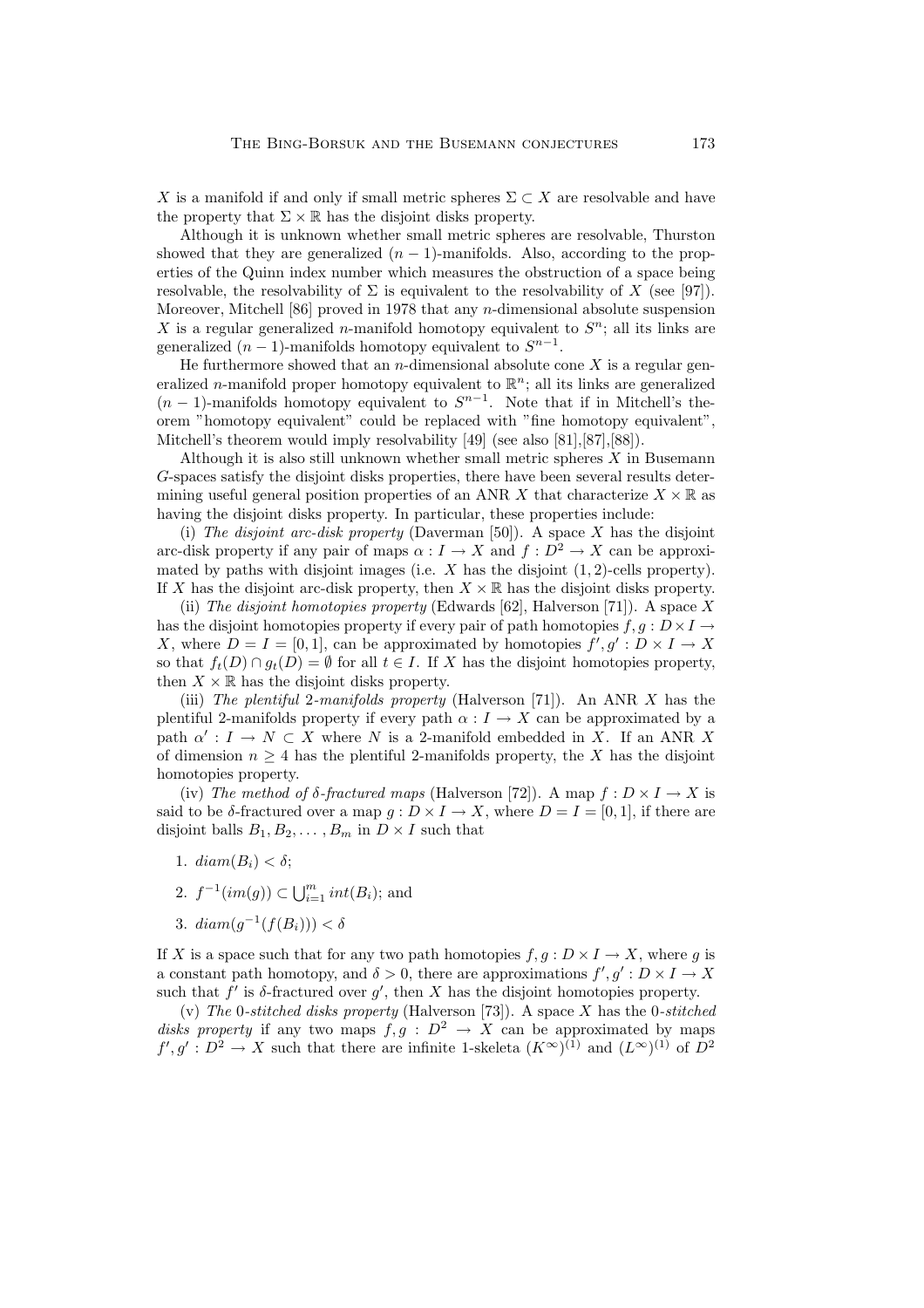and 0-dimensional  $F_{\sigma}$  sets  $A \subset \text{int}(D^2) - (K^{\infty})^{(1)}$  and  $B \subset \text{int}(D^2) - (L^{\infty})^{(1)}$  such that  $f' \mid (K^{\infty}_{1})^{(1)} \cup g' \mid (K^{\infty}_{2})^{(1)}$  is  $1 - 1$  and  $f'(D^{2} - A) \cap g'(D^{2} - B) = \emptyset$ . If X has the 0-stitched disks property, then  $X$  has DHP.

(vi) *The disjoint concordances property* (Daverman and Halverson [53]). A *path concordance* in a space X is a map  $F: D \times I \to X \times I$ , where  $D = I = [0, 1]$ , such that  $F(D \times e) \subset X \times e, e \in \{0, 1\}$ . A metric space  $(X, \rho)$  satisfies the *Disjoint Path Concordances Property (DCP)* if, for any two path homotopies  $F_i : D \times I \rightarrow X$  $(i = 1, 2)$  and any  $\epsilon > 0$ , there exist path concordances  $F'_i : D \times I \to X \times I$  such that

$$
F_1'(D \times I) \cap F_2'(D \times I) = \emptyset
$$

and  $\rho(F_i, \text{proj}_X F'_i) < \epsilon$ . An ANR X has the disjoint concordances property if and only if  $X \times \mathbb{R}$  has the disjoint disks property.

Due to homogeneity, if a Busemann  $G$ -space  $X$  has a single metric sphere satisfying any one of these properties, then  $X$  has the disjoint disks property.

#### **6. Summary and questions**

In summary, the following relationships hold between the conjectures and problems discussed in this survey.

- Bing-Borsuk conjecture  $3.1 \Rightarrow$  Busemann conjecture 4.2
- de Groot conjecture 5.2 ⇒ Busemann conjecture 4.2
- Moore conjecture 5.4 & Busemann G-Spaces Resolution conjecture 4.7 ⇒ Busemann conjecture 4.2
- Bryant-Ferry-Mio-Weinberger conjecture  $3.9 \Rightarrow$  failure of the Bing-Borsuk conjecture 3.1

So far, the validity of only one of these implications has been determined. Recall that the de Groot conjecture 5.2 was shown to be false for all  $n > 5$  (see [69]). Note that the failure of the Busemann conjecture 4.2 would settle the Bing-Borsuk conjecture 3.1 in the negative. If the Busemann G-Spaces Resolution conjecture 4.7 were proved and the Busemann conjecture 4.2 proved to be false, then the Moore conjecture 5.4 would be settled in the negative.

Below is a summary of relevant questions that remain unsolved:

- 1. Are all Busemann G-spaces resolvable?
- 2. Do all Busemann G-spaces X of dimension  $n > 5$  have the disjoint disks property? (or equivalently, does X contain some metric sphere  $\Sigma$  that has a general position property that implies  $X \times \mathbb{R}$  has DDP)?
- 3. Are all finite-dimensional Busemann G-spaces manifolds?
- 4. Are all absolute cones resolvable?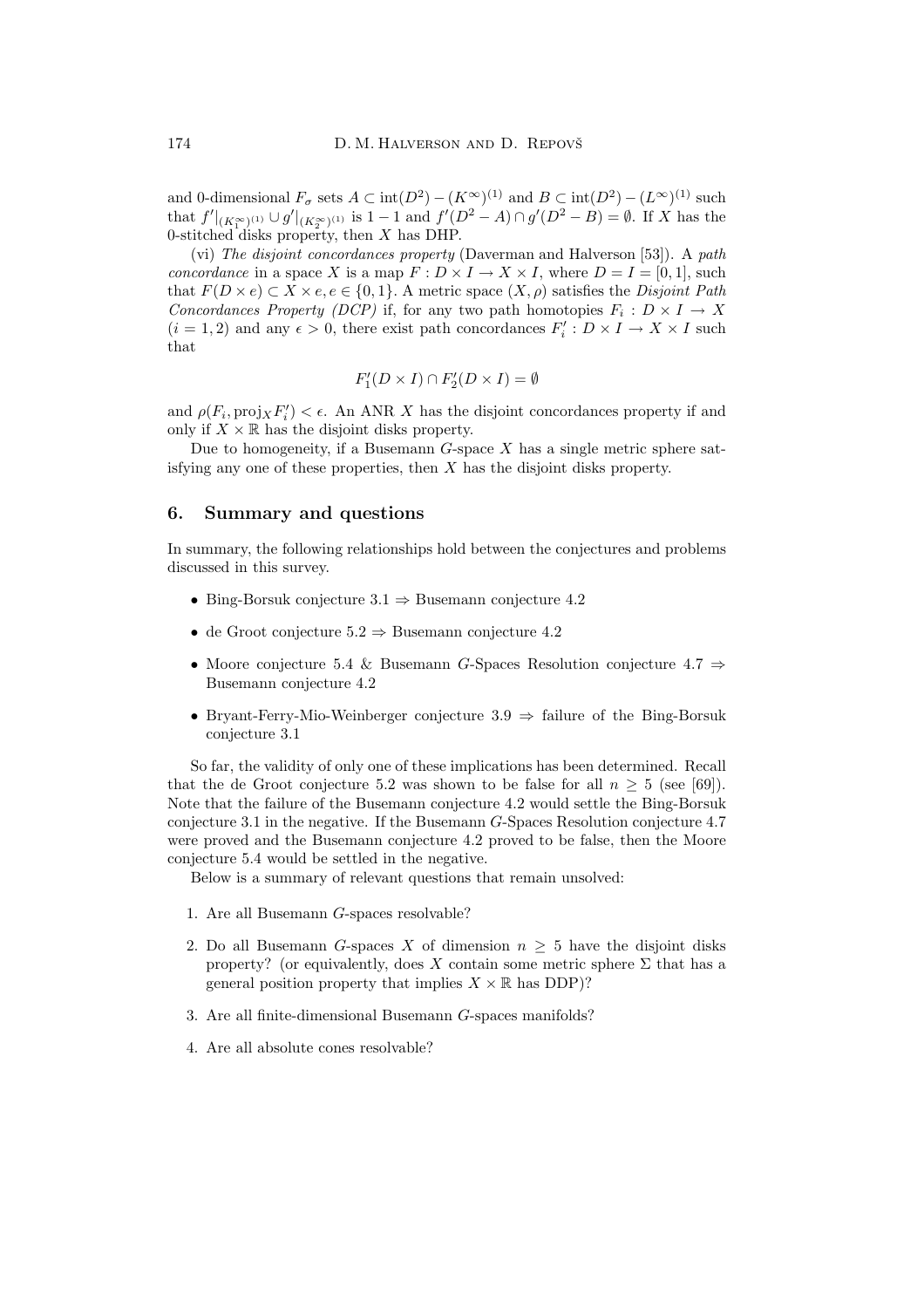- 5. Are all finite-dimensional homogeneous connected compact metric spaces resolvable?
- 6. Are all resolvable generalized manifolds codimension one manifold factors?
- 7. Are all generalized manifolds with the disjoint disks property homogeneous?

### **7. Epilogue: Homogeneity and group actions**

The Bing-Borsuk conjecture 3.1 belongs to a wide group of difficult open problems related to homogeneity and group actions. The nearest one is an old problem: Is the Hilbert cube the only homogeneous compact AR?

All problems of this sort can be seen in the following framework: Given a topological group  $G$  and a closed subgroup  $H$ , describe the topological structure of the coset space  $G/H$  assuming that it has some extra properties (local contractibility, finite-dimensionality, local compactness, etc.) Model results here concern the structure of topological groups [59],[89]:

**Theorem 7.1 [Montgomery-Zippin].** *Each locally compact locally contractible topological group is a Lie group and hence a manifold.*

A *Polish group* is a topological group which is also a Polish space [8]:

**Theorem 7.2 [Dobrowolski-Torunczyk].** *Each Polish ANR-group is a Hilbert manifold (finite or infinite-dimensional).*

The last theorem suggests the following problem which was partially solved by Banakh and Zarichnyi [7]:

**Problem 7.3.** *Is each complete metric ANR-group a Hilbert manifold?*

Now let us turn to homogeneous spaces.

**Problem 7.4 [Banakh].** *Let* G *be a Polish group and* H *a closed subgroup such that* G/H *is an ANR. Is then* G/H *a manifold modeled on: (i) the Euclidean* n-space  $\mathbb{R}^n$ ; (ii) the Hilbert cube Q; or (iii) the Hilbert sequence space  $l_2$ ?

*What if* G *is an ANR-group? What if the quotient map*  $G \rightarrow G/H$  *is a locally trivial bundle?*

Problem 7.4(i) is exactly the Bing-Borsuk Problem while the second part is related to the question mentioned above on homogeneous compact AR's. For connected locally compact topological groups, Problem 7.4 was answered by Szenthe [112],[113].

**Theorem 7.5 [Szenthe].** *Let* G *be a locally compact topological group such that the quotient group*  $G/G_0$  *of* G *by its (connected) identity component*  $G_0$  *is compact (the quotient group*  $G/G_0$  *is called the group of components and is denoted by*  $\pi_0(G)$ *.)* Then for any closed subgroup  $H \subset G$ , the coset space  $G/H$  is a disjoint *union of topological manifolds if and only if it is locally contractible.*

This theorem has some interesting consequences for homogeneous metric spaces. We define a metric space X to be *metrically homogeneous* if for any two points  $x, y \in X$  there is an isometry  $f: X \to X$  such that  $f(x) = y$ . Note that every  $C^{\infty}$ smooth Riemannian manifold  $M$  is a Busemann G-space, hence  $M$  is homogeneous. However,  $M$  is in general not metrically homogeneous. We also observe that every transitive group  $G$  of isometries of every locally compact metric space  $M$  admits a natural metric with respect to which  $G$  is locally compact and acts continuously on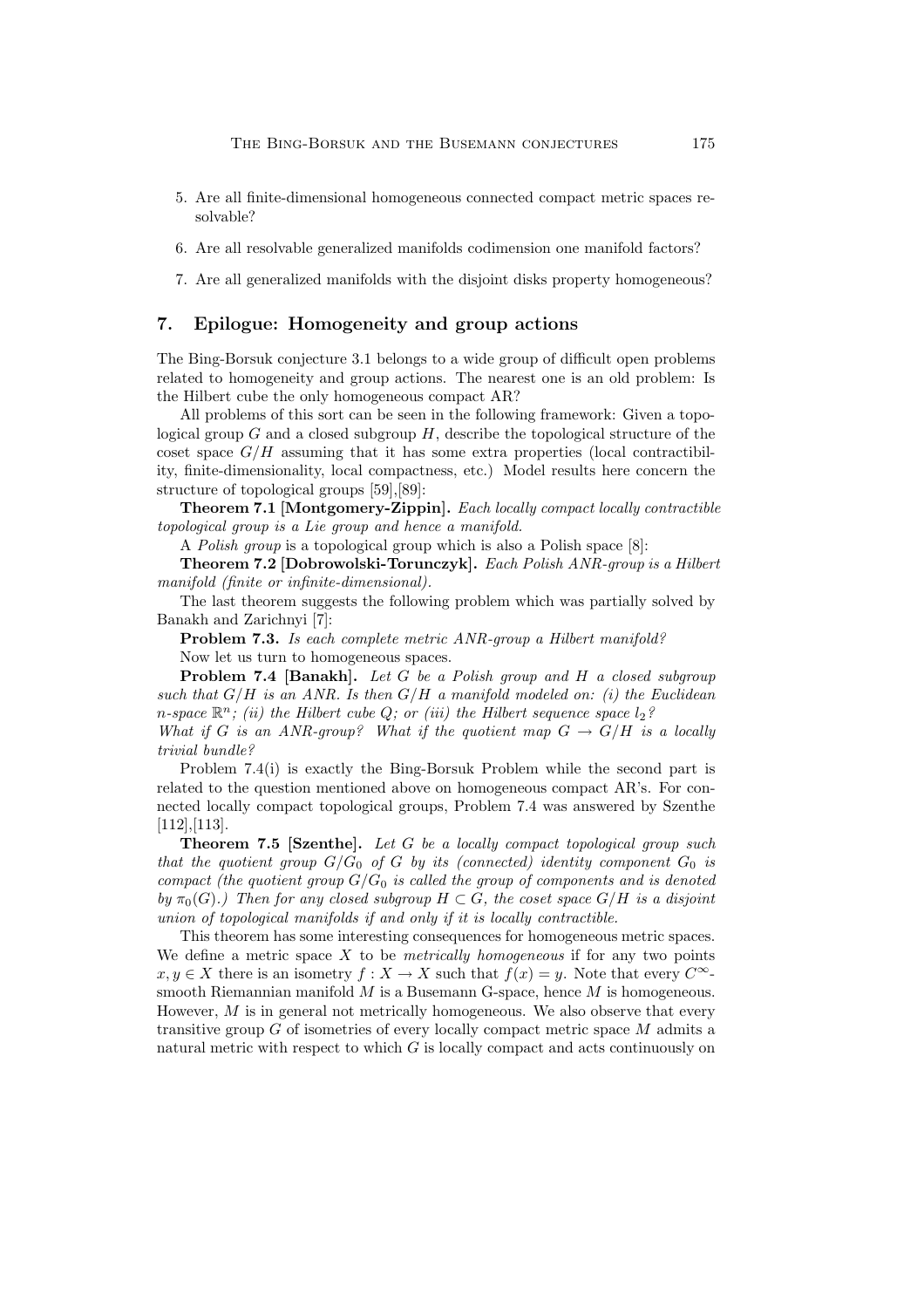M. It follows from *Theorem 7.5* that the "isometric version" of the Bing-Borsuk conjecture 3.1 is true:

**Corollary 7.6.** *A metrically homogeneous compact metric space* X *is a topological* n*-manifold if and only if* X *is locally compact and locally contractible.*

Results from [112],[113] also imply that any locally compact connected (possibly metrizable) locally contractible topological space M with a locally compact transitive continuous group  $G$  of homeomorphisms, necessarily admits a structure of a  $C^{\infty}$ -manifold and a compatible Riemannian metric tensor g such that G acts by isometries on  $(M, g)$ .

This implies two facts: (i) such a manifold  $M$  is necessarily smoothable. As a corollary, no nonsmoothable compact 4-manifold (recall that most compact 4 manifolds are nonsmoothable  $[67]$ , $[109]$  admits any locally compact continuous transitive group of homeomorphisms; and (ii) there are many smooth manifolds which admit no metrically homogeneous Riemannian metric (for example, the 2 sphere with two handles). Therefore no such manifold admits any locally compact transitive continuous group of homeomorphisms.

A topological space X is said to be *continuously homogeneous* if for every  $x, y \in$ X there is a homeomorphism  $h_{x,y}$ :  $X \to X$  such that  $h_{x,y}(x) = y$  and  $h_{x,y}$ continuously depends on the points  $x, y$  in the sense that the map  $H: X^3 \to X$ ,  $H: (x, y, z) \mapsto h_{x,y}(z)$ , is continuous.

It is easy to see that each topological group (endowed with a left-invariant metric) is continuously homogeneous (as a metric space). Continuously homogeneous spaces were introduced and studied by Banakh et al. [5],[6]. It can be shown that a topological space  $X$  is continuously homogeneous if and only if it is rectifiable in the sense of Gulko [70]).

**Problem 7.7 [Banakh].** *Let* X *be a continuously homogeneous Polish ANRspace. Is* X *a Hilbert manifold?*

It light of this problem one should mention that continuously homogeneous spaces cannot be Hilbert cube manifolds [6] (which distinguishes Problem 7.7 from a more general Problem 7.4).

### **8. Acknowledgements**

The authors acknowledge several comments and suggestions from T. O. Banakh and V. N. Berestovskii. The authors were supported in part by the Slovenian Research Agency grants BI-US/07-08/029, P1-0292-0101, and J1-9643-0101. This paper was presented at the 4th Croatian Mathematical Congress (Osijek, June 17-20, 2008). We thank the organizers for the invitation and hospitality.

### **References**

- [1] P. S. Aleksandrov, *Untersuchungen ¨uber Gestalt und Lage abgeschlossener Mengen beliebiger Dimension*, Ann. of Math. **30**(1928/29), 101–187.
- [2] P. S. Aleksandrov, V. I. Berestovskiˇi, I. G. Nikolaev, *Generalized Riemannian spaces*, Russian Math. Surv. **41**(1986), 1–54.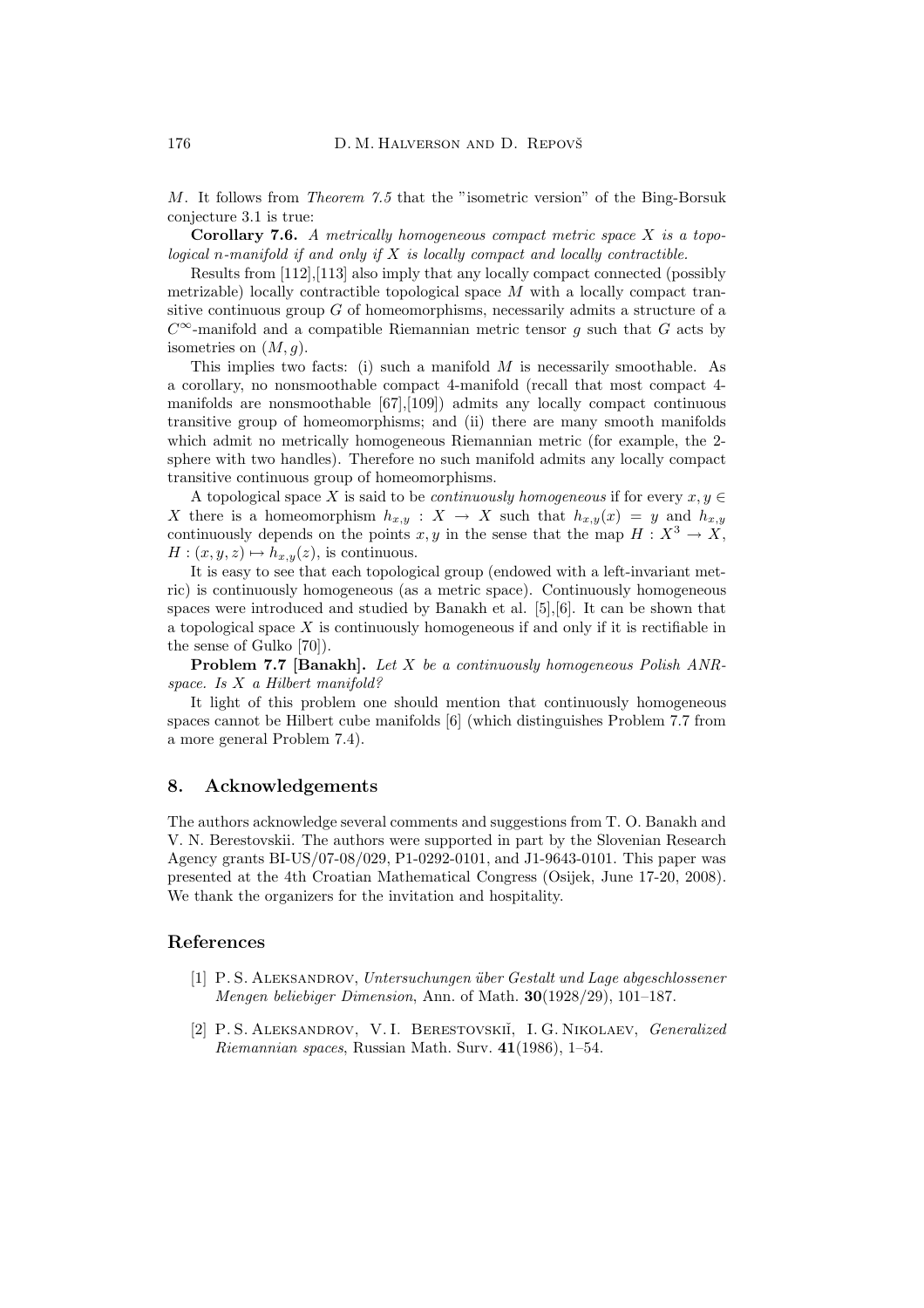- [3] M. L. Antoine, *Sur la Possibilite d' Etendre L'homeomorphie de Deux Figures a Leur Voisinages*, C. R. Acad. Sci. Paris **171**(1920), 661–663.
- [4] S. Armentrout, *Cellular decompositions of 3-manifolds that yield 3 manifolds*, Mem. Amer. Math. Soc. **107**, Amer. Math. Soc., Providence, R.I., 1971.
- [5] T. Banakh, Z. Kosztolowicz, S. Turek, *Continuously homogeneous spaces and topological right loops*, Intern. Conf. Analysis and Topology, Lviv 2008, 1-8 June, 2008. (http://atlas-conferences.com/cgi-bin/abstract/cawm-69).
- [6] T. Banakh, Z. Kosztolowicz, S. Turek, *Continuously homogeneous spaces*, in preparation.
- [7] T. Banakh, I. Zarichnyi, *Topological groups and convex sets homeomorphic to non-separable Hilbert spaces*, Central European J. of Math. **6**(2008), 77–86.
- [8] H. Becker, A. S. Kechris, *The Descriptive Set Theory of Polish Group Actions*, Cambridge University Press, Cambridge, 1996.
- [9] D. P. Bellamy, J. M. Lysko, *The generalized Schoenflies theorem for absolute suspensions*, Colloq. Math. **103**(2005), 241–246.
- [10] V.N. BERESTOVSKII, On the problem of the finite dimensionality of a Buse*mann G*-space, (in Russian), Sibirsk. Mat. Ž. 18(1977), 219–221.
- [11] V. N. Berestovski˘i, *Busemann homogeneous* G*-spaces*, (in Russian), Dokl. Akad. Nauk SSSR **247**(1979), 525–528.
- [12] V. N. Berestovski˘i, *Homogeneous Busemann* G*-spaces*, (in Russian), Sibirsk. Mat. Z. 23(1982), 3-15.
- [13] V. N. Berestovski˘i, *Busemann spaces with upper-bounded Aleksandrov curvature,* (in Russian), Algebra i Analiz **14** (2002), 3–18; English transl. in St. Petersburg Math. J. **14**(2003), 713–723.
- [14] V. N. BERESTOVSKII, *Poincaré's conjecture and related statements*, (in Russian), Izv. Vyssh. Uchebn. Zaved. Mat. (2007), No. 9, 3–41; English transl. in Russian Math. (Iz. VUZ) **51**(2007), 1–36.
- [15] M. Bestvina, R. J. Daverman, G. A. Venma, J. J. Walsh, *A 4 dimensional 1-LCC shrinking theorem*, Geometric Topology and Geometric Group Theory, Milwaukee, WI, 1997, Topology Appl. **110**(2001), 3–20.
- [16] R. H. Bing, *A decomposition of* E<sup>3</sup> *into points and tame arcs such that the decomposition space is topologically different from*  $E^3$ , Ann. of Math. **65**(1957), 484–500.
- [17] R. H. Bing, *The cartesian product of a certain nonmanifold and a line is* E<sup>4</sup>, Ann. of Math. **70**(1959), 399–412.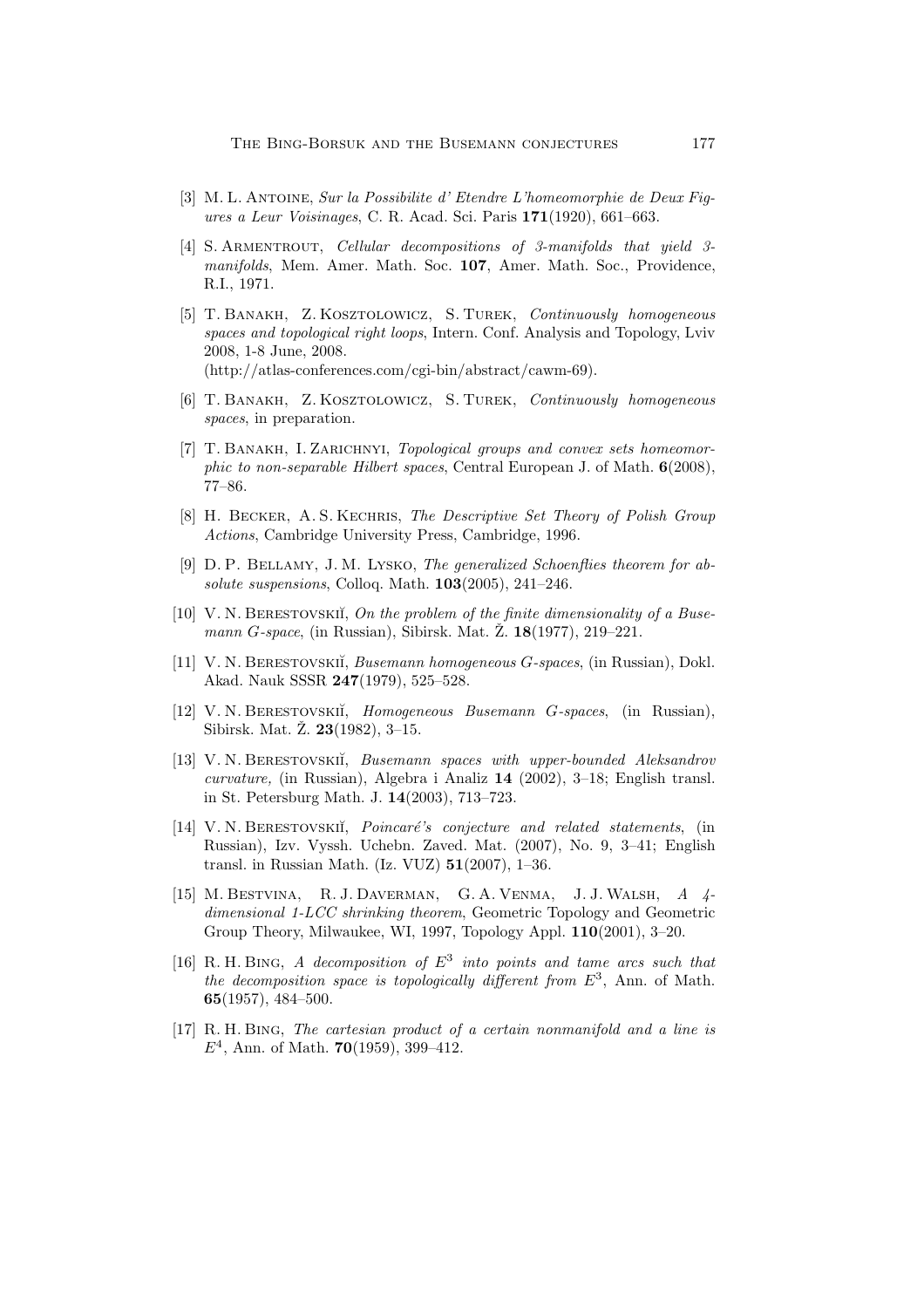- [18] R. H. Bing, K. Borsuk, *Some remarks concerning topologically homogeneous spaces,* Ann. of Math. **81**(1965), 100–111.
- [19] K. Borsuk, *Theory of Retracts*, PWN, Warsaw, 1967.
- [20] K. BORSUK, *Über sphäroidale und H-sphäroidale Räume*, Recueil Math. **1**(1936), 643–650.
- [21] G. BREDON, *Sheaf Theory*, McGraw-Hill, New York, 1967.
- [22] G. Bredon, *Generalized manifolds revisited*, Topology of Manifolds, (J.D. Cantrell and C. H. Edwards, Eds.), Proceeding of the University of Georgia Topology of Manifolds Institute, Markham, Chicago, 1970, 461–469.
- [23] M. G. Brin, *Generalized* 3*–manifolds whose nonmanifold set has neighborhoods bounded by tori*, Trans. Amer. Math. Soc. **264**(1981), 539–555.
- [24] M. G. Brin, D. R. McMillan, Jr., *Generalized three-manifolds with zerodimensional non-manifold set*, Pacific J. Math. **97**(1981), 29–58.
- [25] L. E. J. Brouwer, *Beweis der Invarianz der Dimensionenzahl,* Math. Annalen **70**(1911), 161–165.
- [26] L. E. J. Brouwer, *Zur Invarianz des* n*-dimensionalen Gebiets,* Math. Annalen **72**:2 (1912), 55–56.
- [27] J. L. Bryant, *Homogeneous ENR's*, Topology Appl. **27**(1987), 301–306.
- [28] J. L. Bryant, *Reflections on the Bing-Borsuk conjecture,* Abstracts of the talks presented at the 19th Annual Workshop in Geometric Topology, June 13-15, 2002, 2–3.
- [29] J. L. Bryant, *Homologically arc-homogeneous ENRs*, Geometry & Topology Monographs **9**(2006), 1–6.
- [30] J. L. Bryant, S. C. Ferry, W. Mio, S.Weinberger, *Topology of homology manifolds,* Ann. of Math. **143**(1996), 435–467.
- [31] J. L. Bryant, S. C. Ferry, W. Mio, S.Weinberger, *Desingularizing homology manifolds*, Geom. Topol. **11**(2007), 1289–1314.
- [32] J. L. Bryant, J. G. Hollingsworth, *Manifold factors that are manifold quotients*, Topology **13**(1974), 19–24.
- [33] J. L. Bryant, R. C. Lacher, *Blowing up homology manifolds*, J. London Math. Soc. (2) **16**(1977), 372–376.
- [34] J. L. Bryant, R. C. Lacher, *Resolving zero–dimensional singularities in generalized manifolds*, Math. Proc. Camb. Phil. Soc. **83**(1978), 403–413.
- [35] J. L. Bryant, R. C. Lacher, *Resolving acyclic images of three–manifolds*, Math. Proc. Camb. Phil. Soc. **88**(1980), 311–319.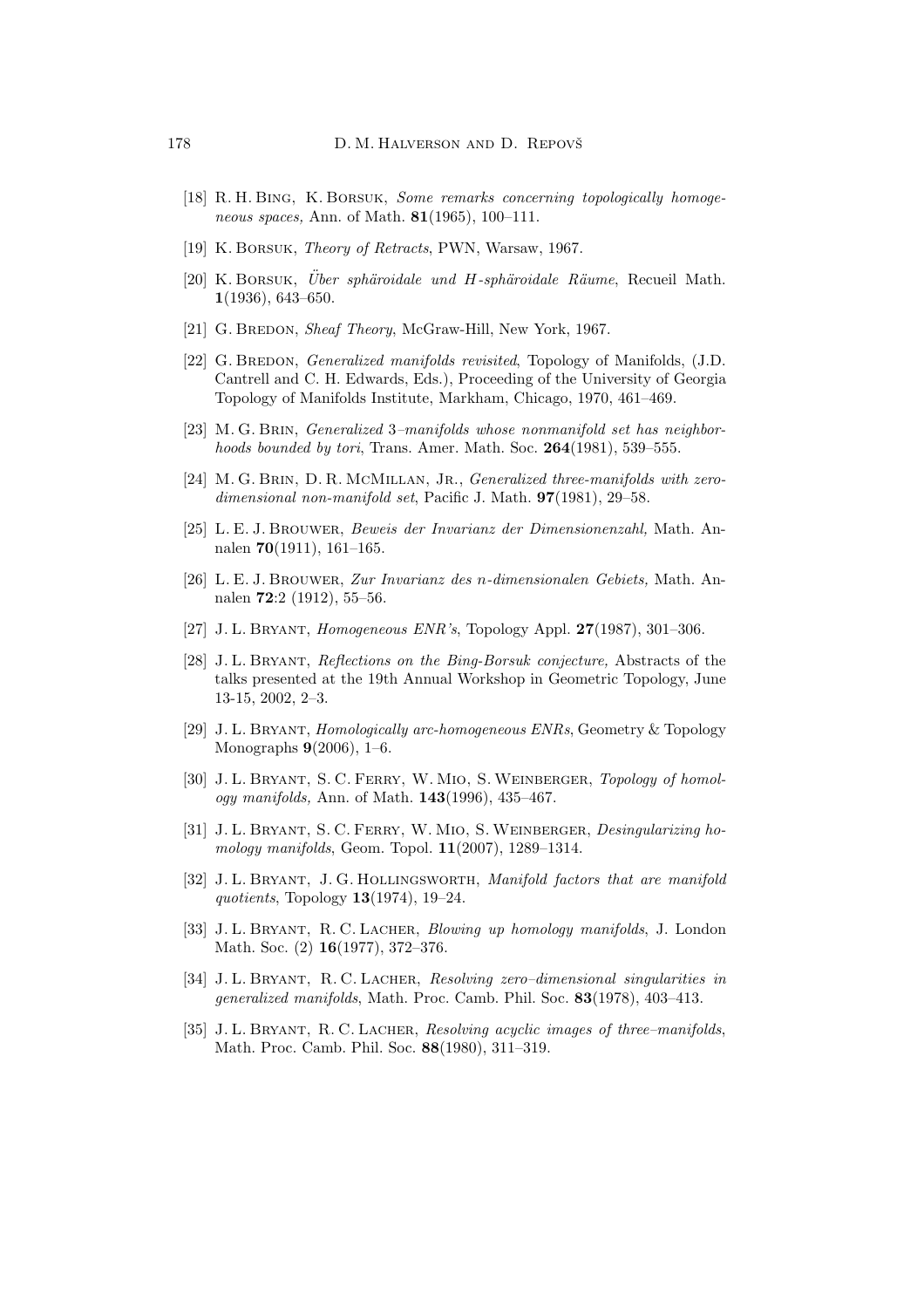- [36] J. L. Bryant, M. E. Petty, *Splitting manifolds as* M × R *where* M *has a* k*–fold end structure*, Topol. Appl. **14**(1982), 87–104.
- [37] Y. Burago, M. Gromov, G. Perel'man, *Aleksandrov's spaces with curvature bounded from below,I*, Russian Math. Surv. **47**(1992), 1–58.
- [38] H. Busemann, *Metric methods in Finsler spaces and in the foundations of geometry,* Ann. Math. Study no. **8**, Princeton University Press, Princeton, 1942.
- [39] H. Busemann, *On spaces in which two points determine a geodesic,* Trans. Amer. Math. Soc. **54** (1943), 171-184.
- [40] H. Busemann, *The geometry of Geodesics*, Academic Press, New York, 1955.
- [41] J. W. Cannon, *The recognition problem: what is a topological manifold?*, Bull. Amer. Math. Soc. **84**(1978), 832–866.
- [42] J. W. Cannon, *The characterization of topological manifolds of dimension* ≥ 5, Proc. Int. Congr. Math. Helsinki 1978, Academia Sci. Fennica, Helsinki, 1980, 449–454.
- [43] J. W. Cannon, *Shrinking cell-like decompositions of manifolds. Codimension three*, Ann. of Math. **110**(1979), 83–112.
- [44] J. W. Cannon, J. L. Bryant, R. C. Lacher, *The structure of generalized manifolds having non manifold set of trivial dimension*, Geometric Topology (J. C. Cantrell, Ed.), Academic Press, New York, 1979, 261–300.
- [45] A. CAVICCHIOLI, F. HEGENBARTH, D. REPOVŠ, On the construction of  $4k$ *dimensional generalized manifolds*, in: *High-Dimensional Manifold Topology*, (F. T. Farrell and W. Lueck, Eds.), World Scientific, Singapore 2003, 103– 124.
- [46] A. CAVICCHIOLI, F. HEGENBARTH, D. REPOVŠ, *The Bryant-Ferry-Mio-Weinberger construction of generalized manifolds*, in: *Exotic Homology Manifolds - Oberwolfach 2003*, (F. S. Quinn and A. A. Ranicki, Eds.), Geometry and Topology Monographs **9**(2006), 17–32.
- [47] A. CAVICCHIOLI, F. HEGENBARTH, D. REPOVŠ, *Higher-Dimensional Generalized Manifolds: Surgery and Constructions,* European Math. Soc. Lect. Notes, to appear.
- [48] A. CAVICCHIOLI, D. REPOVŠ, T. L. THICKSTUN, *Geometric topology of generalized 3-manifolds*, (in Russian), Fundam. Prikl. Mat. **11**(2005), 71–84; English transl. in J. Math. Sci. (N. Y.) **144**(2007), 4413–4422.
- [49] A. Chapman, S. Ferry, *Approximating homotopy equivalences by homeomorphisms*, Amer. J. Math. **101**(1979), 583–607.
- [50] R. J. DAVERMAN, *Singular regular neighborhoods and local flatness in codimension one,* Proc. Amer. Math. Soc. **57**(1976), 357-362.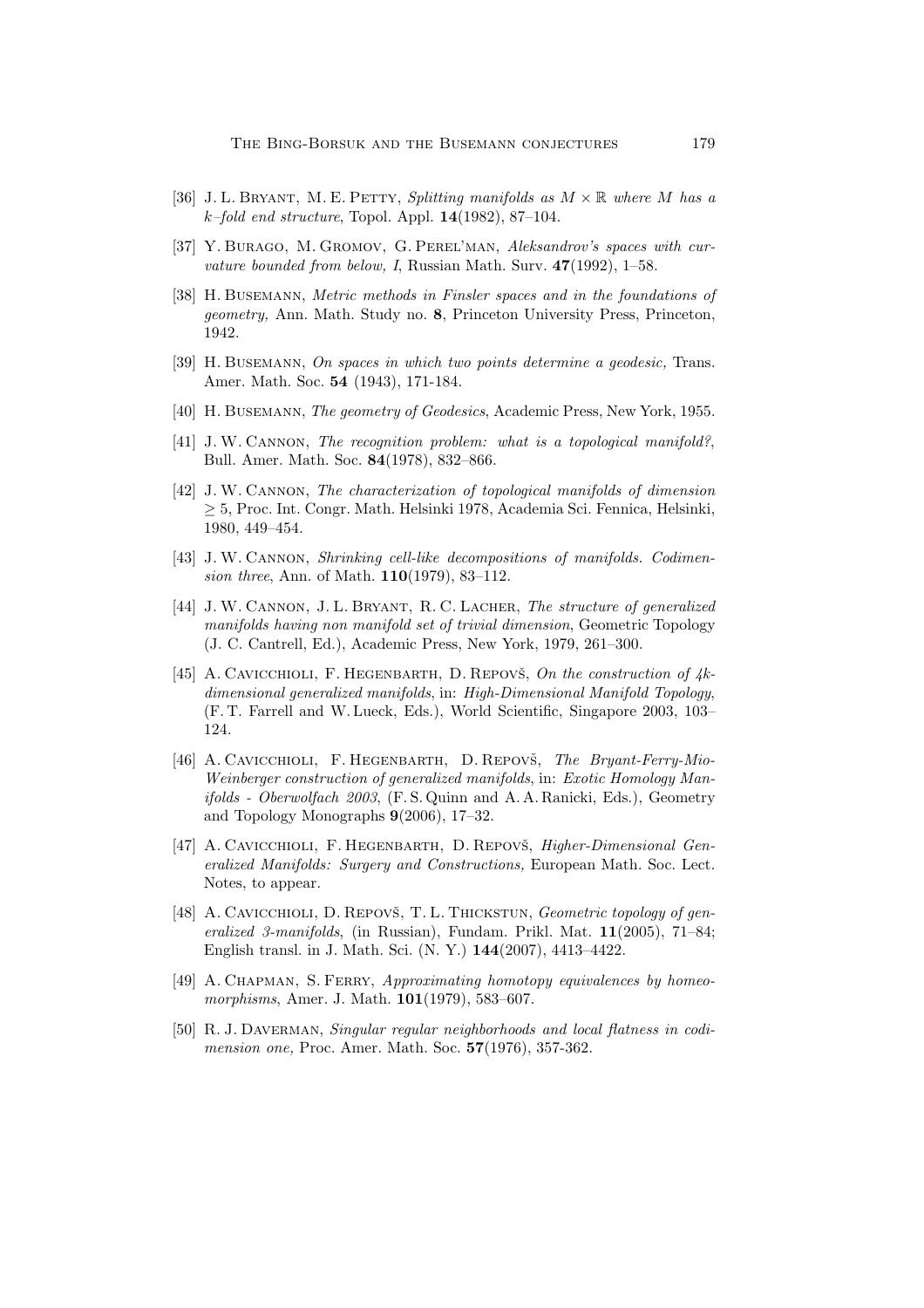- [51] R. J. Daverman, *Detecting the disjoint disks property,* Pacific J. Math. **93**(1981), 277–298.
- [52] R. J. Daverman, *Decompositions of Manifolds*, Pure and Applied Mathematics **124**, Academic Press, Inc., Orlando, FL, 1986.
- [53] R. J. Daverman, D. M. Halverson, *Path concordances as detectors of codimension-one manifold factors*, Exotic Homology Manifolds, Oberwolfach 2003, Geom. Topol. Monogr. **9**, Geom. Topol. Publ., Coventry, 2006, 7–15.
- [54] R. J. Daverman, D. M. Halverson, *The cell-like approximation theorem in dimension*  $n = 5$ , Fund. Math. **197** (2007), 81-121.
- [55] R. J. DAVERMAN, L. S. HUSCH, *Decompositions and approximate fibrations*, Michigan Math. J. **31**(1984), 197–214.
- [56] R. J. DAVERMAN, D. REPOVŠ, A new 3-dimensional shrinking criterion, Trans. Amer. Math. Soc. **315**(1989), 219–230.
- [57] R. J. DAVERMAN, D. REPOVŠ, *General position properties that characterize* 3*-manifolds*, Canad. J. Math. **44**(1992), 234–251.
- [58] R. J. Daverman, T. L. Thickstun, *The 3-manifold recognition problem*, Trans. Amer. Math. Soc. **358**(2006), 5257–5270.
- [59] T. DOBROWOLSKI, H. TORUŃCZYK, *Separable complete ANRs admitting a group structure are Hilbert manifolds*, Topology Appl. **12**(1981) 229–235.
- [60] E. Duda, *Brouwer property space*, Duke Math. J. **30**(1963), 647–660.
- [61] R. D. Edwards, *Approximating certain cell-like maps by homeomorphisms*, manuscript, UCLA, Los Angeles, 1977.
- [62] R. D. Edwards, *The topology of manifolds and cell-like maps*, Proceedings of the International Congress of Mathematicians (Helsinki, 1978), Acad. Sci. Fennica, Helsinki, 1980, 111–127.
- [63] J. de Groot, *On the topological characterization of manifolds,* General Topology and its Relations to Modern Analysis and Algebra, III (Proc. Third Prague Topological Sympos., 1971), Academia, Prague, 1972, 155–158.
- [64] J. Dydak, J. J.Walsh, *Sheaves that are locally constant with applications to homology manifold, in: Geometric Topology and Shape Theory, (S. Mardešić* and J. Segal, Eds.), Lecture Notes in Math. **1283**, Springer-Verlag, Berlin and New York, 1987, 65–87.
- [65] P. FINSLER, *Über Kurven und Flächen in allgemeinen Räumen*, Ph. D. Thesis, Göttingen, 1918.
- [66] M. H. Freedman, *The topology of* 4*-dimensional manifolds,* J. Diff. Geo. **17**(1982), 357–454.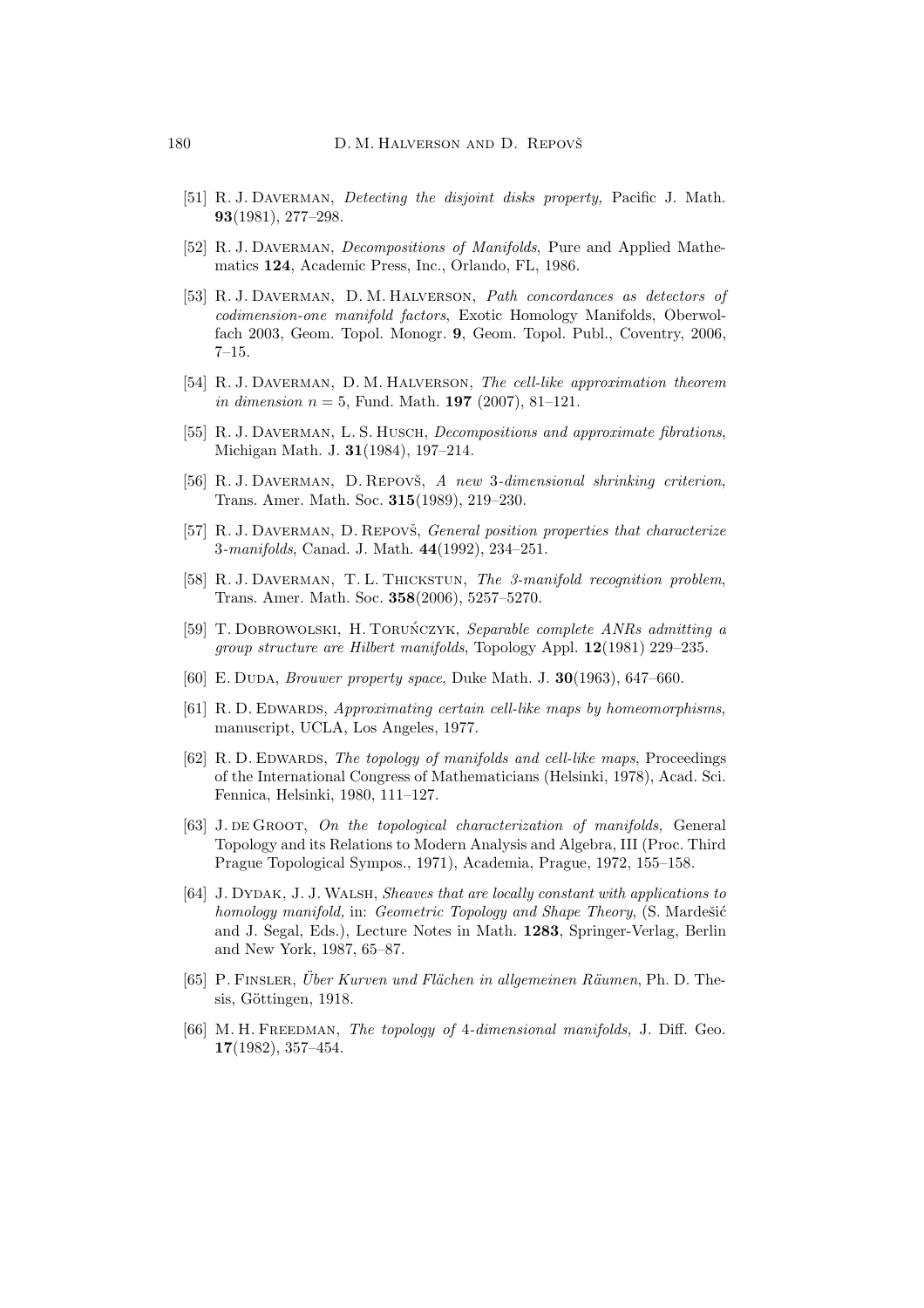- [67] M. H. Freedman, F. S. Quinn, *The Topology of* 4*-Manifolds,* Princeton University Press, Princeton, 1990.
- [68] D. J. GARITY, D. REPOVŠ, M. ŽELJKO, *Uncountably many inequivalent Lipschitz homogeneous Cantor sets in* R3, Pacific J. Math. **222**(2005), 287– 299.
- [69] C. R. Guilbault, *A solution to de Groot's absolute cone conjecture,* Topology **46**(2007), 89–102.
- [70] A. Gulko, *Rectifiable spaces*, Topology Appl. **68**(1996), 107–112.
- [71] D. M. Halverson, *Detecting codimension one manifold factors with the disjoint homotopies property,* Topology Appl. **117**(2002), 231–258.
- [72] D. M. Halverson, 2*-ghastly spaces with the disjoint homotopies property: the method of fractured maps,* Topology Appl. **138**(2004), 277–286.
- [73] D. M. Halverson, *Detecting codimension one manifold factors with 0 stitched disks,* Topology Appl. **154**(2007), 1993–1998.
- [74] D. M. HALVERSON, D. REPOVŠ, *Detecting codimension one manifold factors with topographical techniques*, in preparation.
- [75] F. HEGENBARTH, D. REPOVŠ, *The Bryant–Ferry–Mio–Weinberger construction of generalized manifolds, in: Exotic Homology Manifolds, Oberwolfach 2003*, (F. Quinn and A. Ranicki, Eds.), Geometry and Topology Monographs **9**(2006), 17–32.
- [76] P. K. Hotchkiss, *The boundary of a Busemann space*, Proc. Amer. Math. Soc. **125**(1997), 1903–1912.
- [77] W. JAKOBSCHE, *The Bing-Borsuk conjecture is stronger than the Poincaré conjecture*, Fund. Math. **106**(1980), 127–134.
- [78] W. JAKOBSCHE, D. REPOVŠ, *An exotic factor of*  $S^3 \times \mathbb{R}$ , Math. Proc. Camb. Phil. Soc. **107**(1990), 329–344.
- [79] B. Krakus, , *Any* 3*-dimensional* G*-space is a manifold,* Bull. Acad. Pol. Sci. **16**(1968), 737–740.
- [80] P. Krupski, *On the disjoint* (0, n)*-cells property for homogeneous ANRs,* Colloq. Math. **66**(1993), 77–84.
- [81] R. C. Lacher, *Cell–like mappings and their generalizations,* Bull. Amer. Math. Soc. **83**(1977), 495–552.
- [82] F. Latour, *Double suspension d'une sphere d'homologie [d'apres R. Edwards*, Sèminaire Bourbaki, 30e anné (1977/78), Exp. No. 515, Lecture Notes in Math. **710**, Springer-Verlag, Berlin, 1979, 169–186.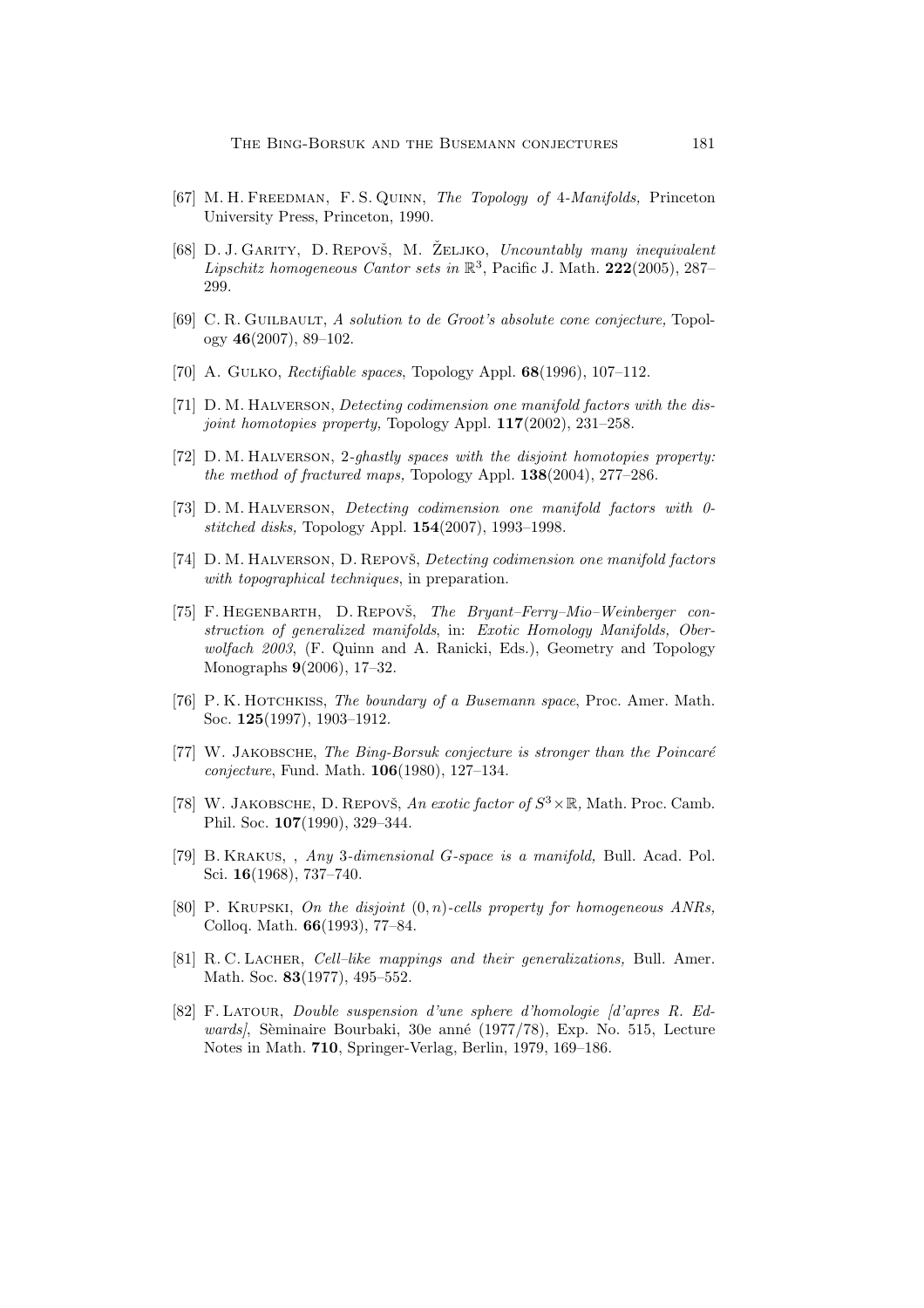- [83] J. M. Lysko, *Some theorems concerning finite dimensional Homogeneous ANR-spaces,* Bull. Acad. Polon. Sci. Math., Astron. et Phys. **24**(1976), 491– 496.
- [84] J. MALEŠIČ, D. REPOVŠ, *On characterization of Lipschitz manifolds*, New Developments in Differential Geometry, Budapest 1996, Kluwer Acad. Publ., Dordrecht, 1999, 265–277.
- [85] R. Miller, *Mapping cylinder neighborhoods of some ANR's,* Ann. of Math **103**(1976), 417–427.
- [86] W. J. R. Mitchell, *Absolute suspensions and cones,* Fund. Math. **101**(1978), 241–244.
- [87] W. J. R. Mitchell, *Defining the boundary of a homology manifold,* Proc. Am. Math. Soc. **110**(1990), 509–513.
- [88] W. J. R. MITCHELL, D. REPOVŠ, *The topology of cell-like mappings*, Conference on Differential Geometry and Topology (Sardinia, 1988). Rend. Sem. Fac. Sci. Univ. Cagliari **58**(1988), suppl., 265–300.
- [89] D.MONTGOMERY, L. ZIPPIN, *Topological Transformation Groups*, Interscience Publishers, New York-London, 1955.
- [90] J. MORGAN, G. TIAN, *Ricci flow and the Poincaré conjecture*, Clay Mathematics Monographs **3**, American Mathematical Society, Providence, RI; Clay Mathematics Institute, Cambridge, MA, 2007.
- [91] S. B. Nadler, *Absolute Cones*, Topology Proc. **29**(2005), 267–276.
- [92] V. A. Nicholson, *1-FLG complexes are tame in 3-manifolds*, General Topology Appl. **2**(1972), 277–285.
- [93] E. K. Pedersen, F. Quinn, A. Ranicki, *Controlled surgery with trivial local fundamental groups*, High-dimensional manifold topology, ICTP, 2001, World Sci. Publ., River Edge, NJ, 2003, 421–426.
- [94] A. Papapdopoulos, *Metric Spaces,Convexity and Nonpositive Curvature*, IRMA Lect. Math. and Theor. Phys. **6**, European Math. Soc., Zürich, 2005.
- [95] A. V. Pogorelov, *Busemann Regular G-Spaces*, Harwood Academic Press, Amsterdam, 1998.
- [96] F. S. Quinn, *Ends of maps III: dimensions* 4 *and* 5*,* J. Diff. Geo. **17** (1982), 503–521.
- [97] F. S. Quinn, *An obstruction to the resolution of homology manifolds,* Mich. Math. J. **34**(1987), 285–291.
- [98] F. S. Quinn, *Problems on homology manifolds*, Exotic homology manifolds— Oberwolfach 2003, Geom. Topol. Monogr. **9**, Geom. Topol. Publ., Coventry, 2006, 87–103.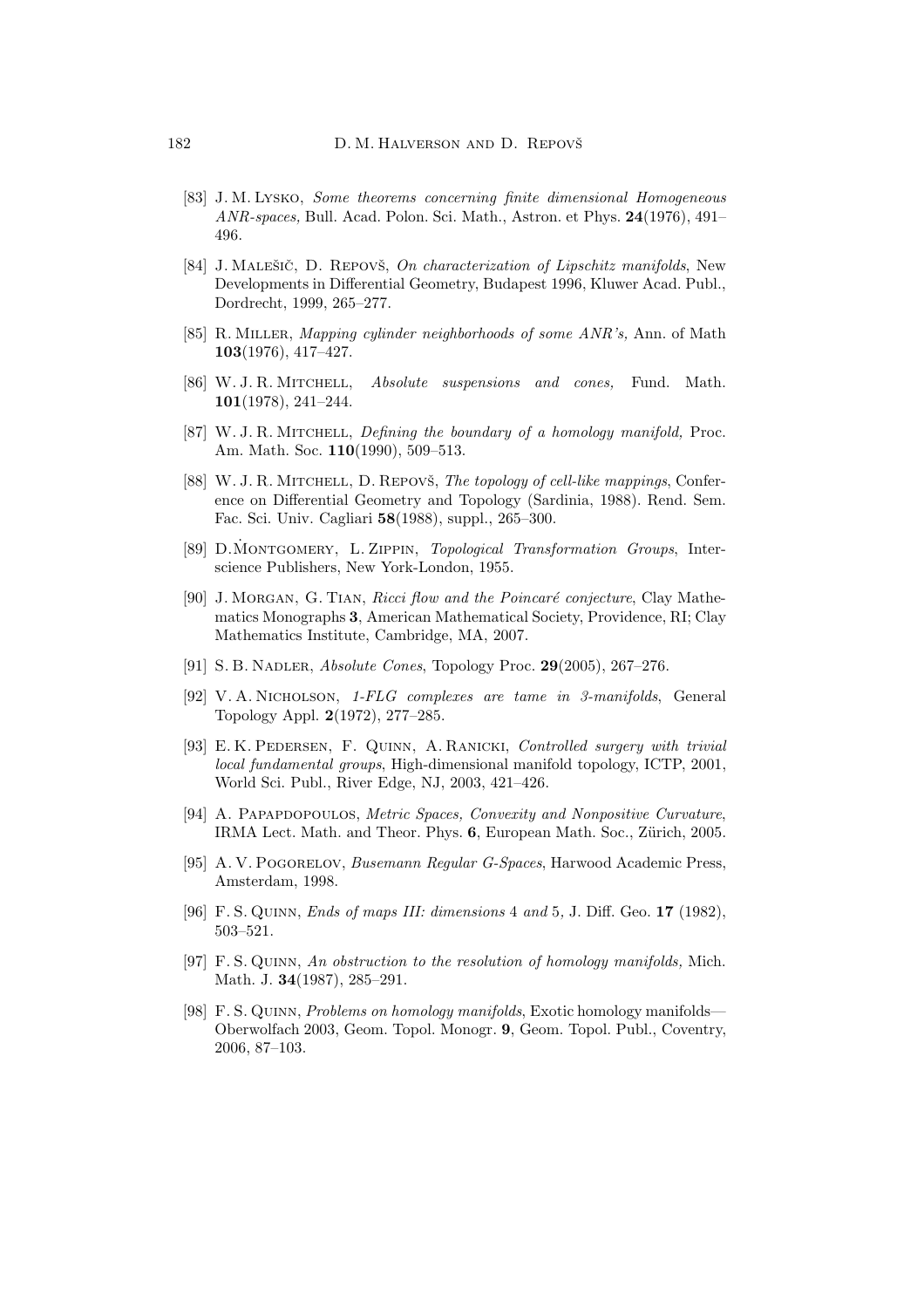- [99] F. Raymond, *Separation and union theorems for generalized manifolds with boundary,* Mich. Math. J. **7**(1960), 7–21.
- [100] D. Repovš, *Isolated singularities in generalized 3-manifolds*, C. R. Acad. Bulg. Sci. **39**(1986), 13–15; **40**(1987), 143.
- [101] D. REPOVŠ, *The recognition problem for topological manifolds*, in: *Geometric and Algebraic Topology*, (J. Krasinkiewicz, S. Spie, and H. Toruczyk, Eds.), PWN, Warsaw, 1986, 77–108.
- [102] D. Repovš, *Resolving acyclic images of higher-dimensional manifolds*, Glas. Mat. (42) **22**(1987), 497–502.
- [103] D. Repovš, *Detection of higher dimensional topological manifolds among topological spaces*, Giornate di Topologia e Geometria Delle Varietà, Bologna 1990, M.Ferri, Ed., Univ. degli Studi di Bologna 1992, 113–143.
- [104] D. REPOVS, *The recognition problem for topological manifolds: A survey,* Kodai Math. J. **17**(1994), 538–548.
- [105] D. REPOVŠ, R. C. LACHER, *Resolving acyclic images of nonorientable threemanifolds,* Proc. Amer. Math. Soc. **90**(1984), 157–161.
- [106] D. REPOVŠ, A. B. SKOPENKOV, E. V. ŠČEPIN, A characterization of  $C^1$ *homogeneous subsets of the plane,* Boll. Unione Mat. Ital. A **7**:3 (1993), 437–444.
- [107] D. REPOVŠ, A. B. SKOPENKOV, E. V. ŠČEPIN,  $C^1$ -homogeneous compacta *in*  $R^n$  *are*  $C^1$ -submanifolds of  $R^n$ , Proc. Amer. Math. Soc. **124**(1996), 1219– 1226.
- [108] C. P. ROURKE, B. J. SANDERSON, *Introduction to Piecewise-Linear Topology*, Ergebnisse der Mathematik und ihrer Grenzgebiete, Band **69**. Springer-Verlag, New York-Heidelberg, 1972.
- [109] A. Scorpan, *The Wild World of 4-Manifolds*, American Mathematical Society, Providence, RI, 2005.
- [110] H. Seidel, *Locally homogeneous ANR-spaces*, Arch. Math. **44**(1985), 79–81.
- [111] L. C. Siebenmann, *Approximating cellular maps by homeomorphisms*, Topology **11**(1972), 271–294.
- [112] J. Szenthe, *On the topological characterization of Lie groups and transitive Lie group actions,* Topics in Topology (Proc. Colloq., Keszthely, 1972), Colloq. Math. Soc. Janos Bolyai **8**, North-Holland, Amsterdam 1974, 585–588.
- [113] J. Szenthe, *On the topological characterization of transitive Lie group actions*, Acta Sci. Math. (Szeged) **36**(1974), 323–344.
- [114] A. Szymański, *On absolute suspensions*, Fund. Math. **86**(1974), 157–161.